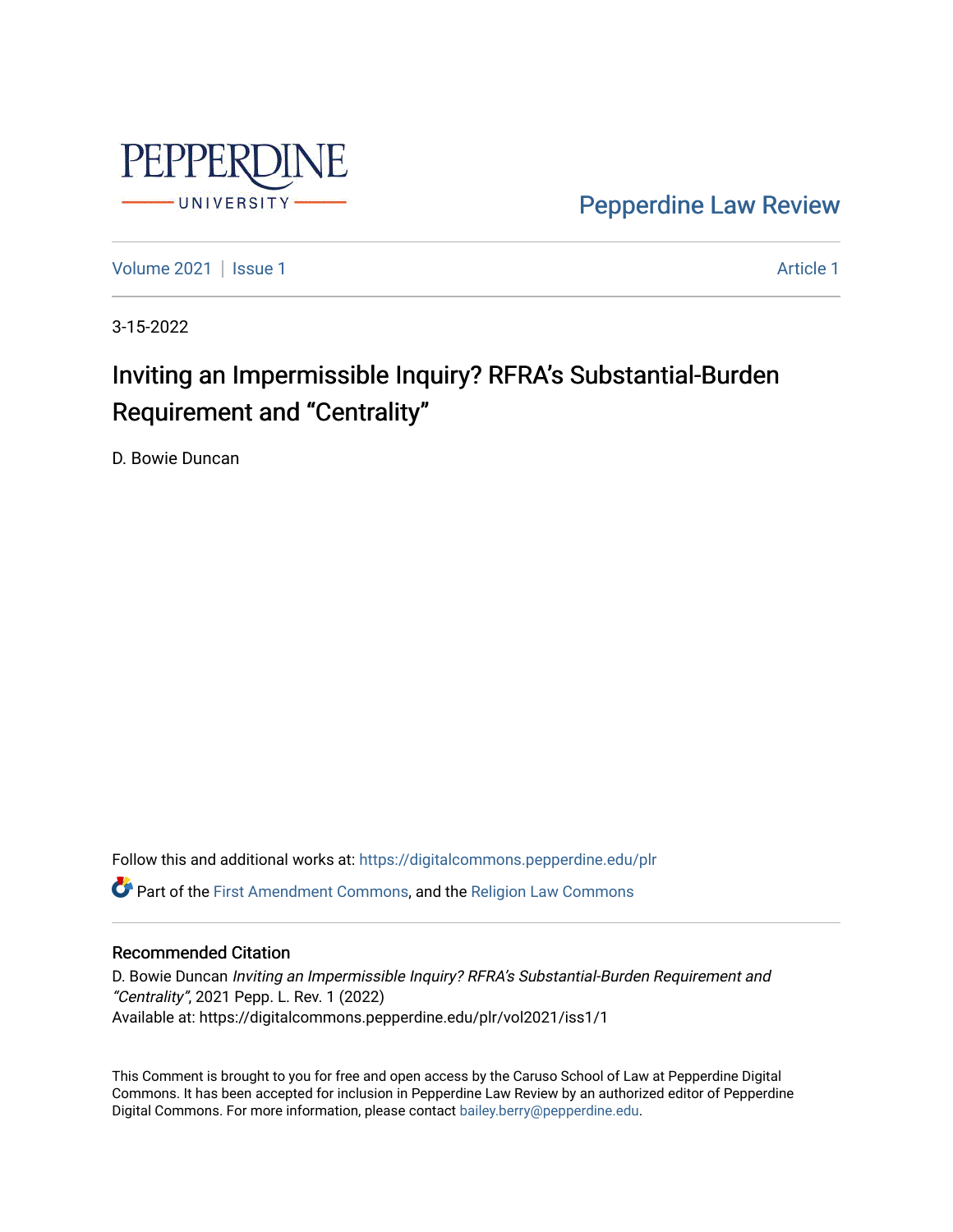# **Inviting an Impermissible Inquiry? RFRA's Substantial-Burden Requirement and "Centrality"**

# *Abstract*

*The Religious Freedom Restoration Act (RFRA) prohibits the federal government from substantially burdening a person's religious exercise unless the government can satisfy strict scrutiny. The statute also defines religious exercise to prohibit courts from inquiring into how central a particular religious exercise is to a person's religion. "The term 'religious exercise,'" reads the relevant provision, "includes any exercise of religion, whether or not compelled by, or central to, a system of religious belief."*

*Despite this prohibition on centrality inquiries, some scholars argue that RFRA's substantial-burden element requires courts to consider the religious costs a law imposes on a religious adherent who chooses to comply with the law. This Note argues that approach is wrong. Considering the religious costs a law imposes in turn requires courts to consider the place or importance of a particular religious exercise in a person's religion—i.e., whether it is compelled by, or central to, the person's religion. But since 2000, RFRA has defined religious exercise to preclude such inquiries.*

*So how should a court conduct a substantial-burden analysis? By focusing on the secular costs (e.g., the magnitude of civil penalties) a law imposes on a religious adherent who refuses to comply with the law for religious reasons. This Note surveys four categories of substantial secular burdens under RFRA. It also restates RFRA's substantial-burden requirement. But the main purpose of the Note is to stress what should be clear from RFRA's text: that considering how central a religious exercise is to a person's religion is impermissible.*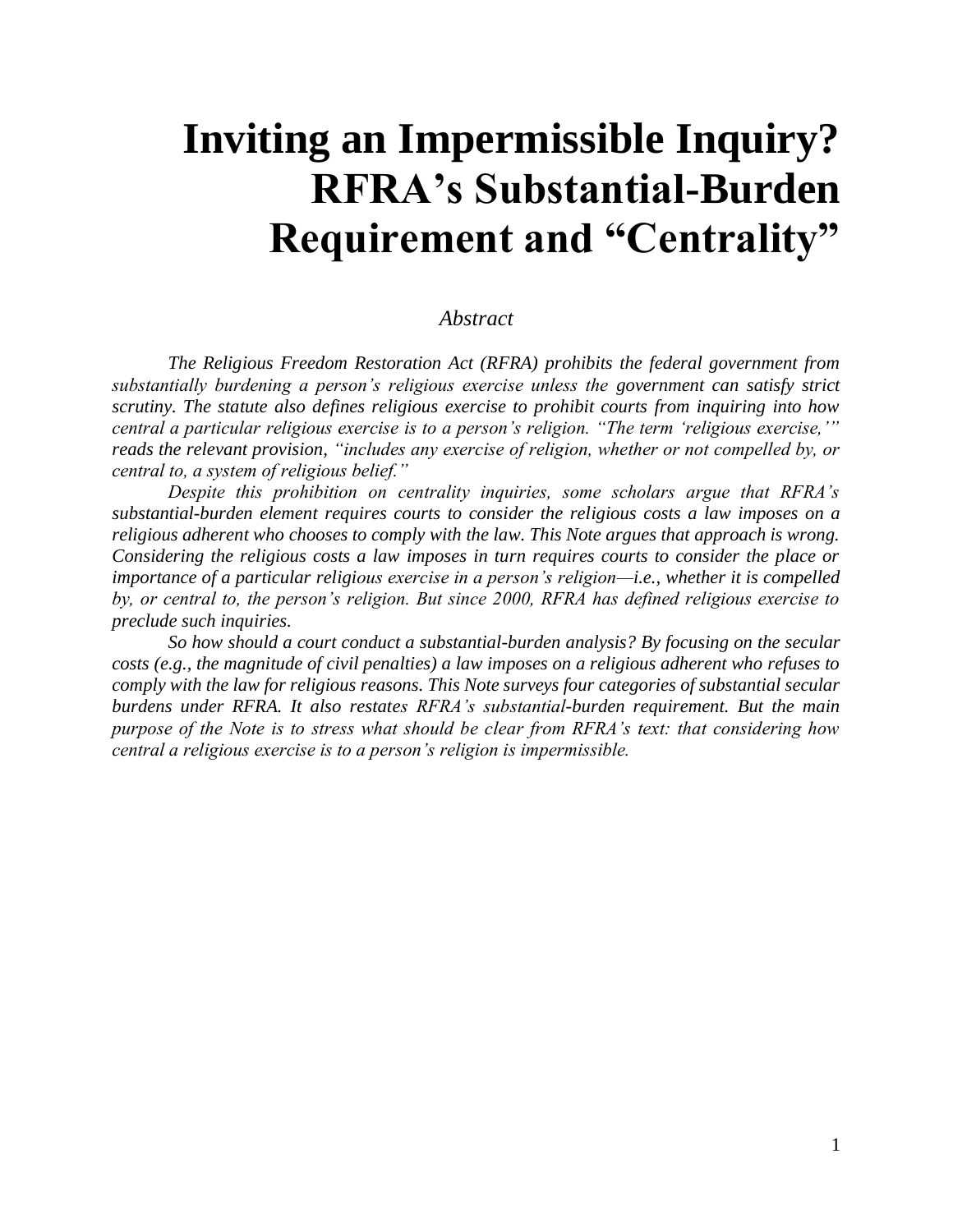| $\mathbf{I}$ . |                                                                       |  |
|----------------|-----------------------------------------------------------------------|--|
| Π.             |                                                                       |  |
|                |                                                                       |  |
|                |                                                                       |  |
|                | C. Interpreting RFRA's Text: Substantial Burden on Religious Exercise |  |
|                |                                                                       |  |
|                |                                                                       |  |
|                |                                                                       |  |
| III.           |                                                                       |  |
|                |                                                                       |  |
|                |                                                                       |  |
|                |                                                                       |  |
|                |                                                                       |  |
|                |                                                                       |  |
|                |                                                                       |  |
|                |                                                                       |  |
| IV.            |                                                                       |  |
|                |                                                                       |  |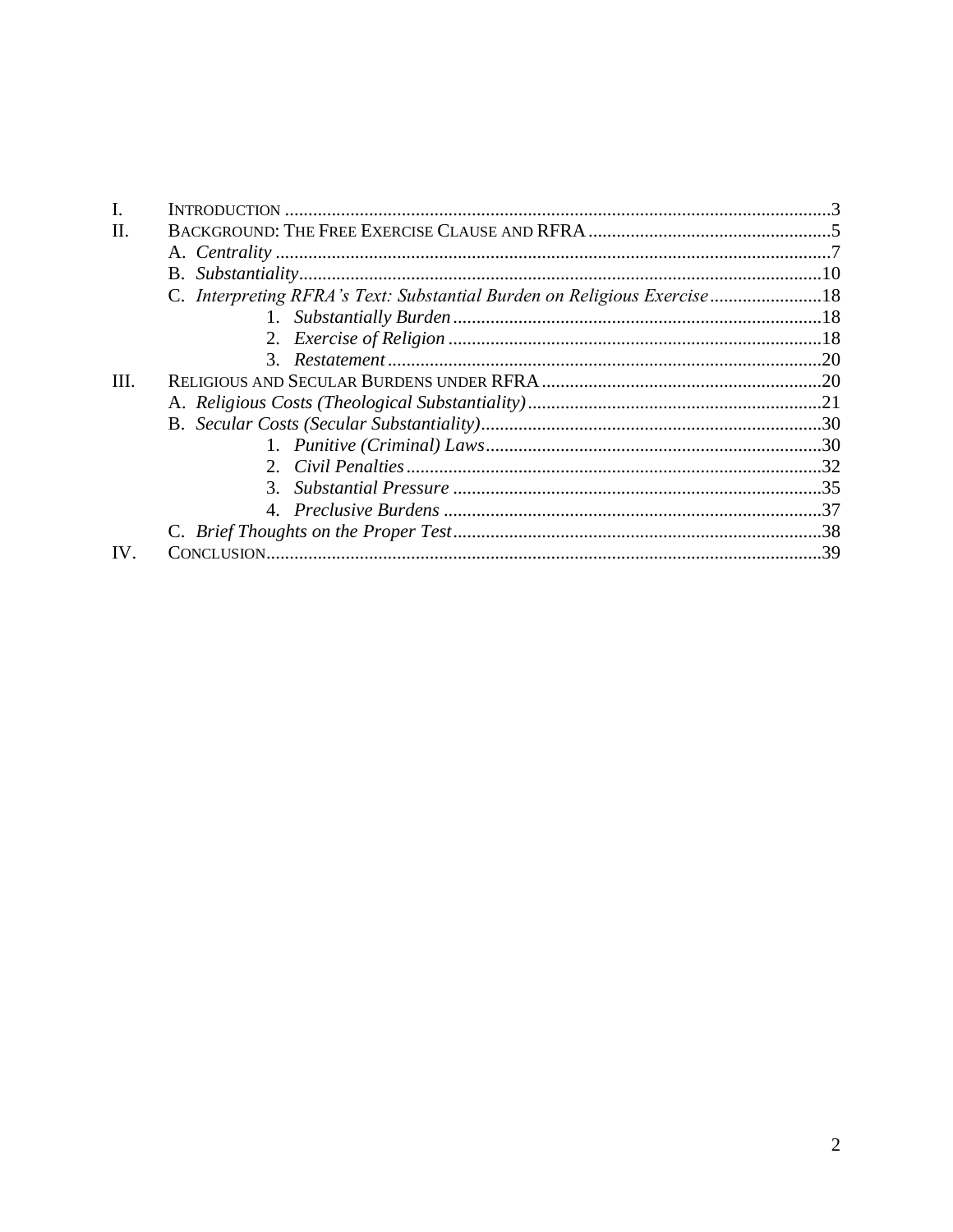# **Inviting an Impermissible Inquiry? RFRA's Substantial-Burden Requirement and "Centrality"** *D. Bowie Duncan*\*

*"What principle of law or logic can be brought to bear to contradict a believer's assertion that a particular act is 'central' to his personal faith?"*<sup>1</sup>

# I. INTRODUCTION

Not all burdens on religious exercise are equal. So says Congress, at least. The Religious Freedom Restoration Act (RFRA) provides protection only when the government *substantially* burdens a person's religious exercise.<sup>2</sup> A mere burden is not enough to trigger RFRA's protections.<sup>3</sup> But where is the line between a mere burden and a substantial one? And given that courts must avoid inquiring into the centrality of a religious practice to a person's religion, how, exactly, are they to determine whether a law substantially burdens a person's religious exercise?

The second question is the focus of this Note. In *Employment Division v. Smith*, Justice Scalia argued that judges should avoid asking whether a religious act is central to a person's religion.<sup>4</sup> Many cases before *Smith* recognized that such an inquiry is impermissible.<sup>5</sup> RFRA has since adopted this principle, defining religious exercise to include "any exercise of religion, *whether or not compelled by, or central to*, a system of religious belief."<sup>6</sup> And yet some argue that

3 *Id.*

<sup>4</sup> 494 U.S. at 887.

<sup>\*</sup> J.D. Candidate, 2022, University of Texas School of Law; B.A., 2019, University of Virginia. All errors are my own.

 $1$  Emp. Div., Dep't of Hum. Res. of Or. v. Smith, 494 U.S. 872, 887 (1990).

 $242$  U.S.C. § 2000bb-1(a).

<sup>5</sup> *See infra* note 46 and accompanying text.

<sup>6</sup> 42 U.S.C. § 2000cc-5(7)(A) (emphasis added); *see also id.* § 2000bb-2(4) (incorporating RLUIPA's definition of religious exercise).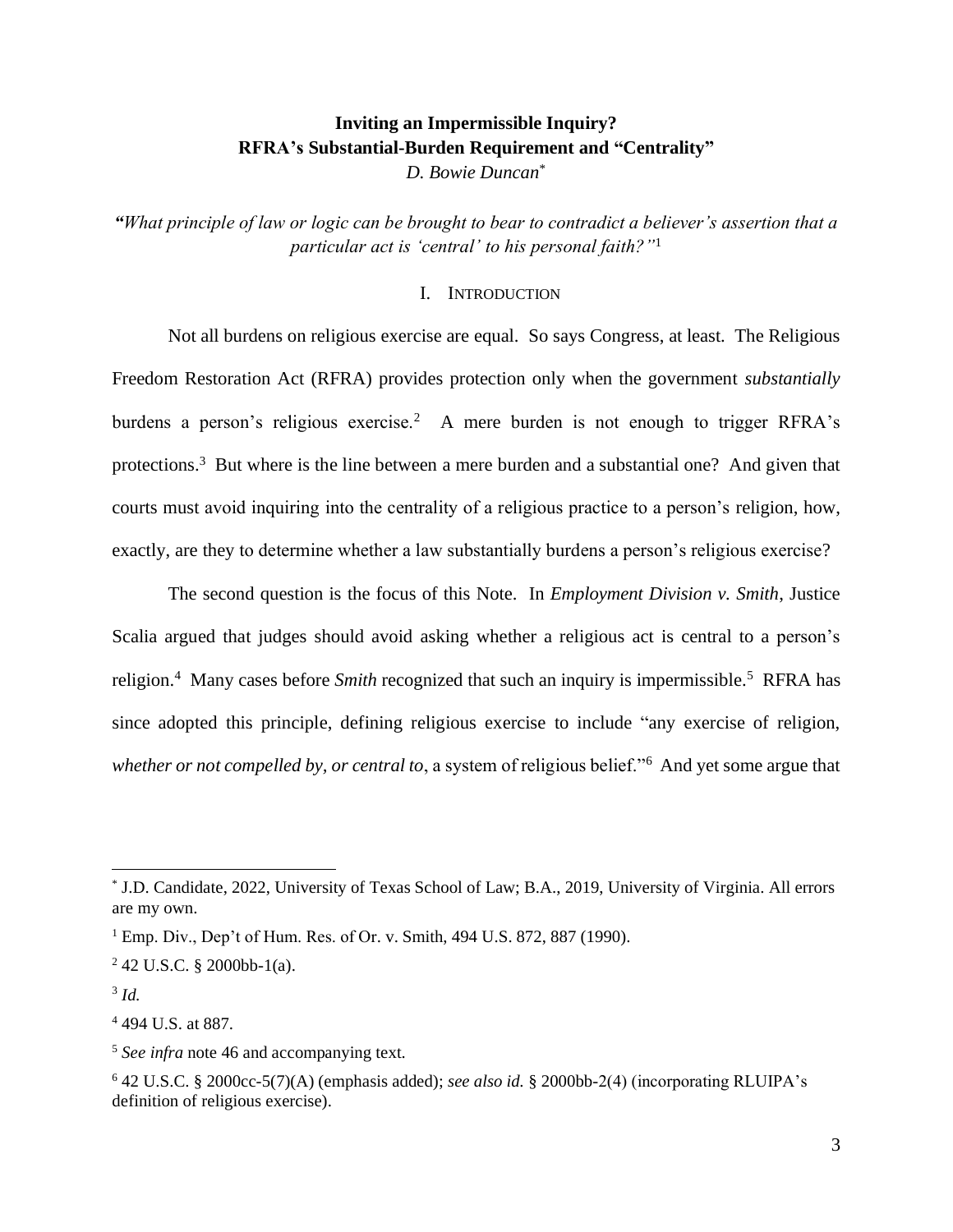RFRA requires judges to consider the *religious costs* (the threat to salvation, for instance) of complying with a law when determining whether a burden on religious exercise is substantial.<sup>7</sup>

This Note argues that approach is wrong. It is impossible to consider whether complying with a law would impose religious costs without considering whether a particular religious exercise is compelled by, or central to, a person's religion. But doing so would be contrary to RFRA's text and the Court's long-standing prohibition on centrality inquiries.<sup>8</sup> So what does that leave of the substantial-burden inquiry? All that remains is the question of the *secular costs* (civil or criminal penalties, for instance) a law imposes on someone who disobeys the law for religious reasons.

This Note's discussion proceeds in two parts. Part II offers background on the Free Exercise Clause and RFRA. It introduces the "prohibition" on judges inquiring into the centrality of religious practice to a person's religion, as well as RFRA's substantial-burden requirement. <sup>9</sup> Part III analyzes several proposed approaches to the substantial-burden inquiry RFRA requires.<sup>10</sup> Some of these approaches (those that focus on religious costs) incorporate a centrality inquiry, or something like it, into the substantial-burden inquiry.<sup>11</sup> Others attempt to avoid the centrality inquiry by focusing on the secular burden the challenged law imposes.<sup>12</sup> Part III ends with a proposal for how courts should conduct a substantial-burden analysis.<sup>13</sup> The Note concludes with

<sup>7</sup> *See infra* subpart III.A.

<sup>8</sup> *See infra* note 135 and accompanying text.

<sup>9</sup> See *infra* Part II.

<sup>&</sup>lt;sup>10</sup> See infra Part II. For simplicity's sake, this Note focuses on RFRA's substantial-burden requirement, though, where useful, it also analyzes to the Religious Land Use and Institutionalized Persons Act (RLUIPA), which has an identical requirement.

<sup>11</sup> *See infra* subpart II.A.

<sup>12</sup> *See infra* subpart III.B.

<sup>13</sup> *See infra* subpart III.C.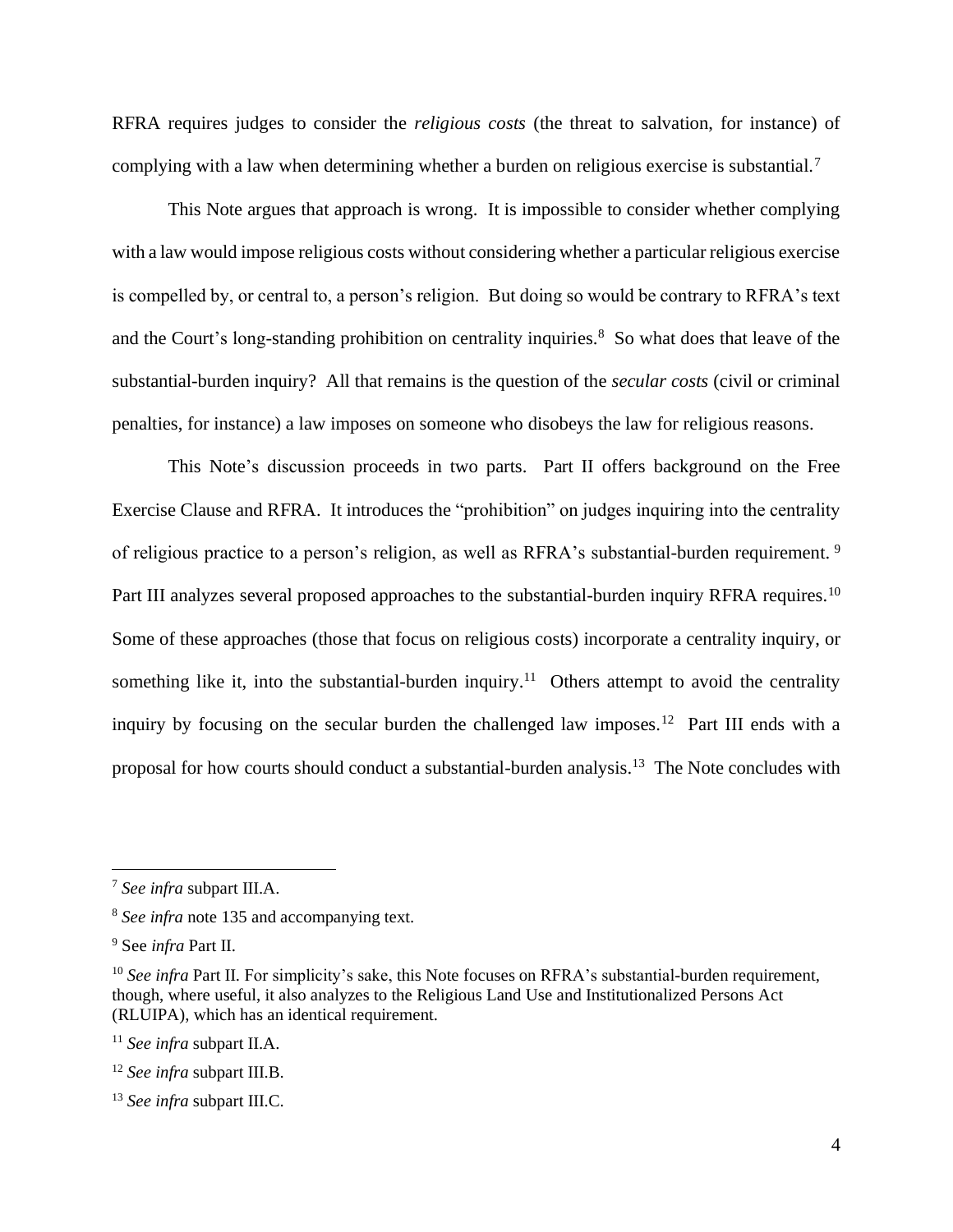thoughts on how likely courts and religious-liberty lawyers are to stop considering the centrality of beliefs or practices to a person's religion (in short, not very).

# II. BACKGROUND: THE FREE EXERCISE CLAUSE AND RFRA

The Free Exercise Clause bars Congress from making any law "prohibiting the free exercise [of religion]."<sup>14</sup> The Clause protects religious beliefs and religious practices, too. But it does not protect religious practices *absolutely*—nor could it, "in the nature of things."<sup>15</sup> The Supreme Court had to operationalize the Clause's protection for a society that could not help but incidentally burden religion. It did so, in time, by applying strict scrutiny to laws that burden individuals' free exercise rights, even if incidentally.<sup>16</sup> Thus, the Supreme Court held in *Sherbert v. Verner*<sup>17</sup> that the government may not incidentally burden religious exercise unless it has a compelling government interest to do so.<sup>18</sup>

But the Court's decision nearly three decades later in *Employment Division v. Smith*  departed from *Sherbert* and limited the circumstances in which strict scrutiny applies. <sup>19</sup> Indeed, it protected a whole category of laws from Free Exercise challenges, even though those laws might burden, or even substantially burden, religious practices.<sup>20</sup> The Court held that neutral laws of general applicability do not violate the First Amendment, even if they incidentally burden religious

<sup>17</sup> *Id.*

<sup>&</sup>lt;sup>14</sup> U.S. CONST. amend. I. The Court incorporated the Free Exercise Clause against the states in Cantwell v. Connecticut, 310 U.S. 296 (1940).

<sup>15</sup> *Cantwell*, 310 U.S. at 303–04.

<sup>16</sup> *See, e.g.*, Sherbert v. Verner, 374 U.S. 398, 403 (1963) (applying strict scrutiny to a state's decision to refuse unemployment benefits to a Seventh-day Adventist who would not work on Saturdays).

<sup>18</sup> *Id.* at 403, 406.

<sup>19</sup> 494 U.S. 872, 878 (1990).

<sup>20</sup> *Id.* at 883.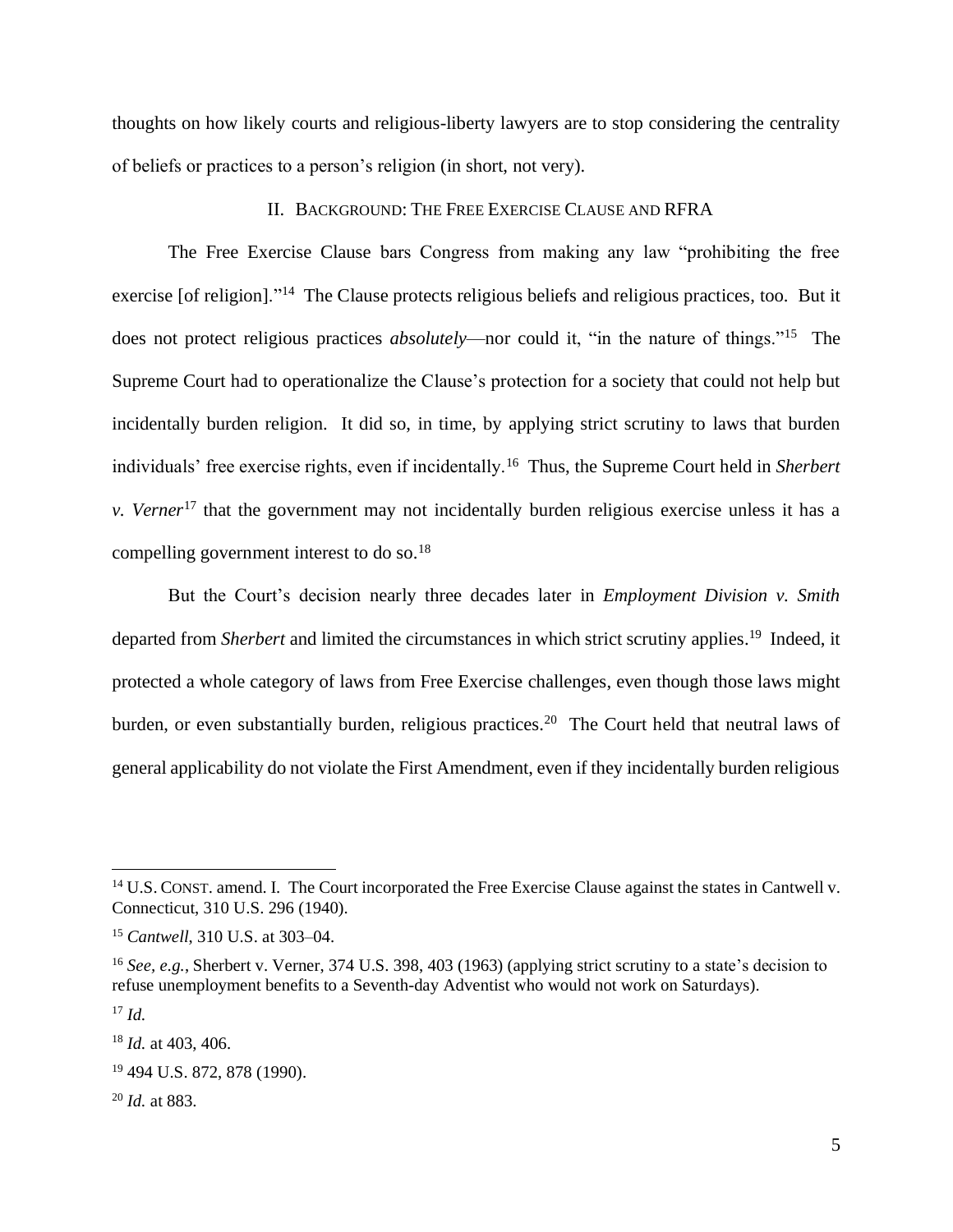exercise.<sup>21</sup> Thus, in *Smith*, the Court concluded that Oregon's law prohibiting peyote (a law that applied with equal force to all Oregonians) was constitutional under the Free Exercise Clause.<sup>22</sup> The plaintiffs below, members of the Native American Church, could therefore be denied unemployment benefits for having used peyote.<sup>23</sup>

Congress responded to *Smith*, and restored *Sherbert*, by enacting RFRA. RFRA provides protection whenever a law substantially burdens a person's religious exercise, even if the law is neutral and generally applicable.<sup>24</sup> RFRA originally applied to the federal government and the states. But a few years after Congress enacted RFRA, the Court, in *City of Boerne v. Flores*, 25 struck down the part that applied to states. Congress responded to this ruling by enacting the Religious Land Use and Institutionalized Persons Act (RLUIPA), again extending, in a limited form, the blessing of religious liberty to the states.<sup>26</sup>

As we will see, Congress adopted RFRA and RLUIPA against a backdrop of other doctrines guiding courts' conduct in religious liberty cases. One of those doctrines forbids courts from inquiring into how central a belief or practice is to a person's religious belief system.<sup>27</sup> Drawing on this doctrine, RLUIPA defines religious exercise to preclude courts from inquiring

<sup>21</sup> *Id.* at 878–85.

<sup>22</sup> *Id.* at 890.

<sup>23</sup> *Id.*

 $24$  42 U.S.C. § 2000bb-1(a).

 $25$  521 U.S. 507 (1997).

 $26$  42 U.S.C. § 2000cc(a)(1).

<sup>27</sup> *See infra* subpart II.A.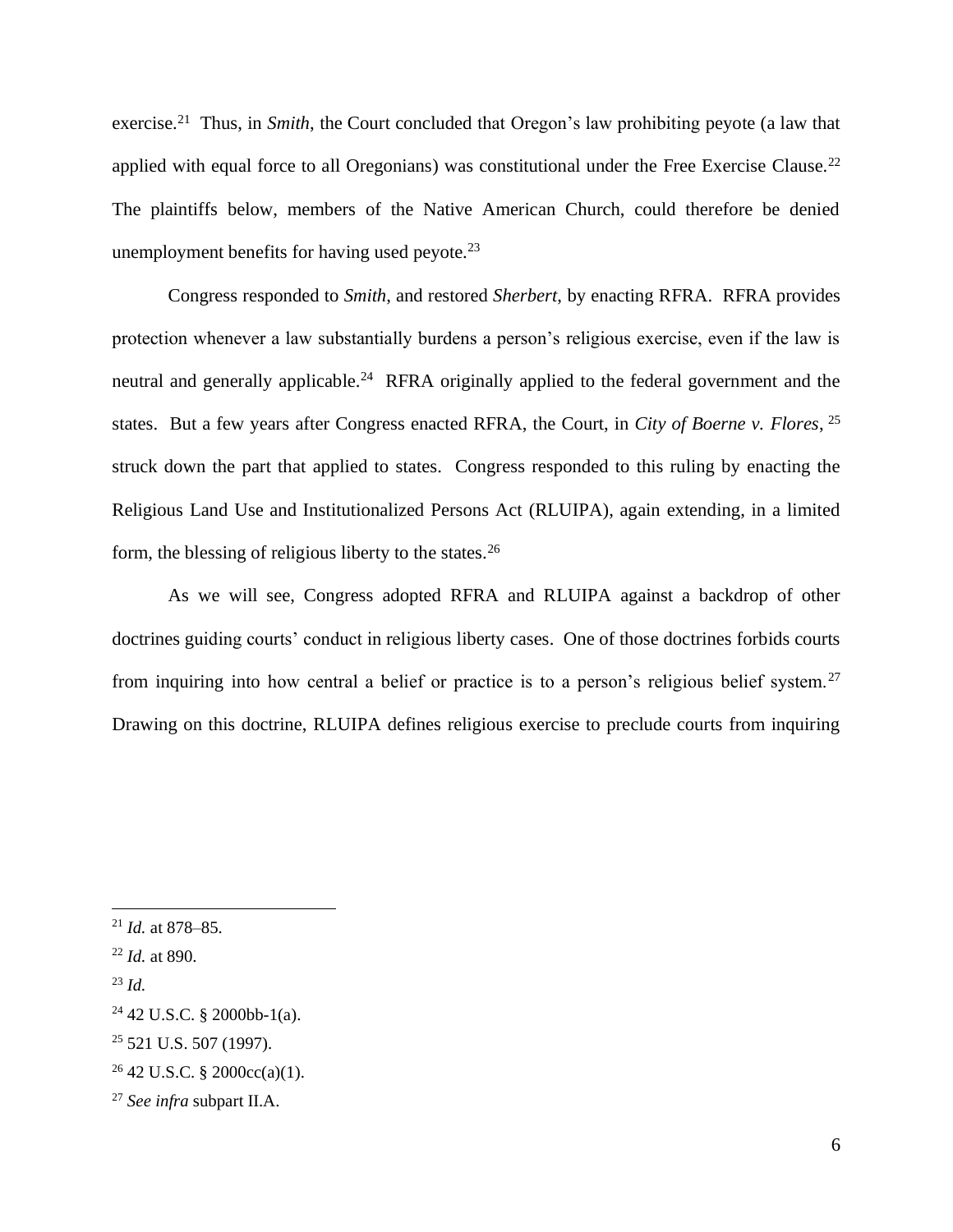into the centrality of a religious practice to a person's religion.<sup>28</sup> RFRA has incorporated this definition, too.<sup>29</sup>

The remainder of this Part considers the origins and nature of the prohibition on centrality inquiries. It then considers the origins and nature of RFRA's substantial-burden requirement. It ends by offering a brief interpretation of RFRA's text, focusing on the meaning of "substantially burden" and "religious exercise."<sup>30</sup>

# *A. Centrality*

In most religions, some practices and beliefs are more central than others.<sup>31</sup> And we might be more concerned about the government inhibiting religious adherents from engaging in central (or required) religious acts than merely peripheral (or recommended) ones. In the same way, we might be more concerned about the government requiring or encouraging adherents to engage in forbidden acts than merely discouraged ones.

But the Supreme Court has routinely recognized that courts should not inquire into the centrality of religious practices to a person's religion. This principle has its roots in the Court's decisions concerning church property disputes. In *Watson v. Jones*<sup>32</sup> and *Kedroff v. St. Nicholas*  Cathedral,<sup>33</sup> the Court refused to independently decide who among the litigating factions

<sup>33</sup> 344 U.S. 94 (1952).

<sup>28</sup> 42 U.S.C. § 2000cc-5(7)(A).

 $^{29}$  *Id.* § 2000bb-1(a).

<sup>30</sup> *See infra* subpart II.B.

<sup>31</sup> *See* John H. Garvey, *Free Exercise and the Values of Religious Liberty*, 18 CONN. L. REV. 779, 785 (1986) ("Belief or conduct may be commanded, recommended, rewarded, encouraged, desired, permitted, discouraged, forbidden, or punished within a claimant's belief system."); *see also* Pope John XXIII, *Ad Petri Cathedram* (June 29, 1959), https://www.vatican.va/content/john-

xxiii/en/encyclicals/documents/hf\_j-xxiii\_enc\_29061959\_ad-petri.html (last visited Oct. 3, 2021) (calling for resolution of religious controversies in the Catholic Church by applying the following principle: "in essentials, unity; in doubtful matters, liberty; in all things, charity").

 $32$  80 U.S. 679 (1871).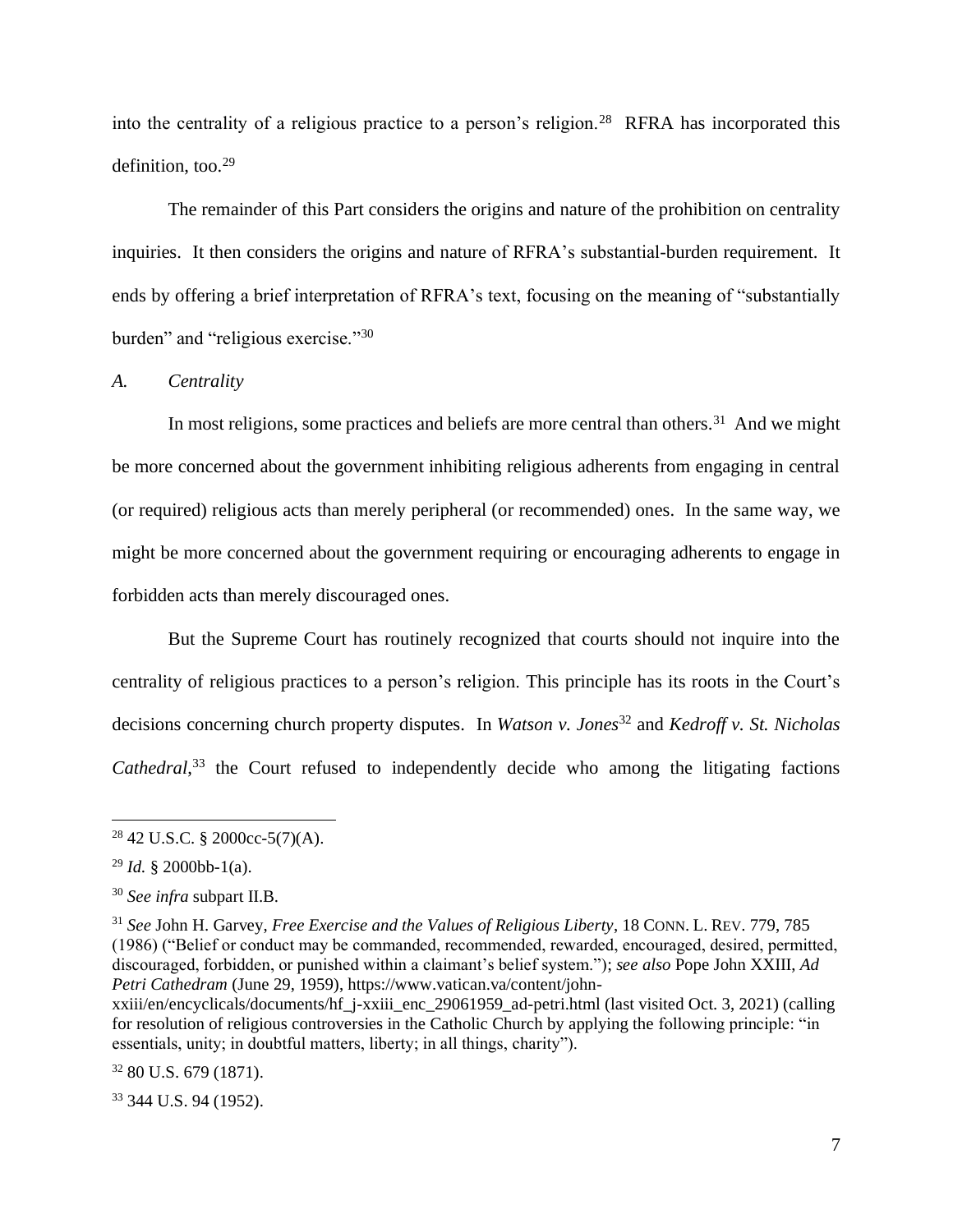represented the "true" church and was therefore entitled to use the church property.<sup>34</sup> It adopted a rule to avoid deciding questions of internal church governance. Under this rule, how a court is to proceed depends on whether the church is hierarchical, like the Catholic Church, or congregational, like many evangelical churches.<sup>35</sup> When the church is hierarchical, courts should defer to the decision of the denomination's highest ecclesiastical authority on who owns the church property.<sup>36</sup> When the church is congregational, courts should apply the laws governing voluntary associations to determine who owns the property.<sup>37</sup>

This line of cases ultimately led the Court to adopt a rule against inquiring into the centrality of religious practices to a person's religion.<sup>38</sup> As with church-property disputes, in determining whether a belief or practice is central to a person's religion, courts run the risk of deciding theological matters they are not well-suited to decide.<sup>39</sup> This is what led Justice Scalia, writing for the majority in *Smith*, to reject the contention that judges should weigh the centrality of a belief when inquiring whether a statute violates the Free Exercise Clause. Quoting *Hernandez v. Commissioner*, <sup>40</sup> he wrote that "[i]t is not within the judicial ken to question the centrality of particular beliefs or practices to a faith, or the validity of particular litigants' interpretations of those creeds."<sup>41</sup> Justice Scalia found support for this principle—that Courts "must not presume to

<sup>34</sup> *Watson*, 80 U.S. at 728–29, 734; *Kedroff*, 344 U.S. at 116, 120–21.

<sup>35</sup> *See Kedroff*, 344 U.S. at 110 (establishing a judicial definition of hierarchical congregations).

<sup>36</sup> *Watson*, 80 U.S. at 727; *see also Kedroff*, 344 U.S. at 113–16.

<sup>37</sup> *Watson*, 80 U.S. at 725.

<sup>38</sup> Emp. Div., Dep't of Hum. Res. of Or. v. Smith, 494 U.S. 872, 887 (1990).

<sup>39</sup> *Id.*

<sup>40</sup> 490 U.S. 680 (1989).

<sup>41</sup> *Smith*, 494 U.S. at 872 (quoting *Hernandez*, 490 U.S. at 699).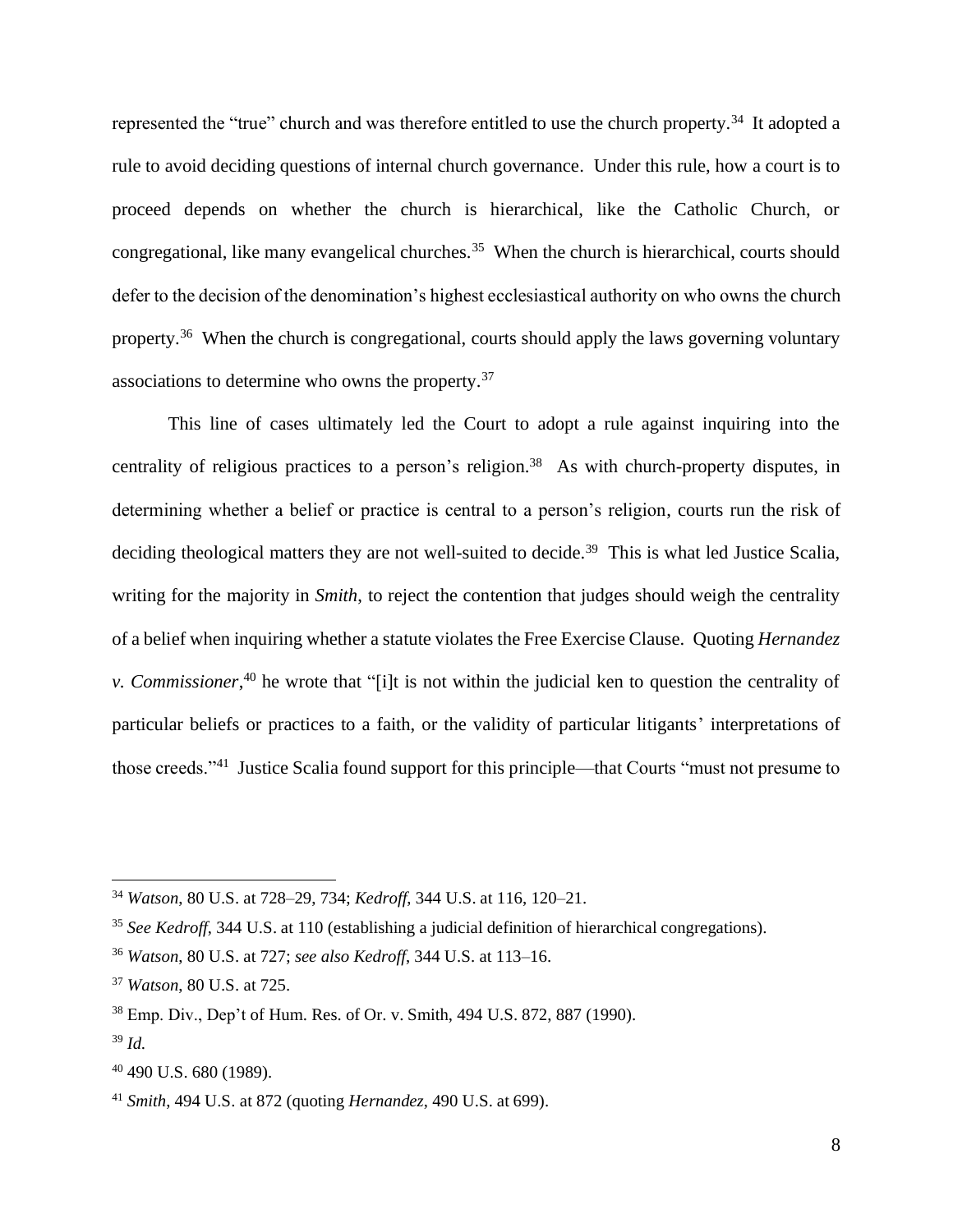determine the place of a particular belief in a religion"—in a number of the Court's religious liberty precedents, including those on church-property disputes.<sup>42</sup>

This principle has leaked into the modern religious liberty statutes. RLUIPA, adopted after RFRA, defines "religious exercise" broadly to preclude a centrality inquiry. "The term 'religious exercise," reads the relevant provision, "includes any exercise of religion, *whether or not compelled by, or central to*, a system of religious belief."<sup>43</sup> RLUIPA also amended RFRA's definition of "religious exercise." Before 2000, RFRA defined religious exercise to mean "the exercise of religion under the First Amendment to the Constitution";<sup>44</sup> since then, however, RFRA has incorporated RLUIPA's definition of religious exercise.<sup>45</sup> Thus, religious exercise under RFRA, too, means "any exercise of religion, whether or not compelled by, or central to, a system of religious belief."<sup>46</sup>

The rule against centrality inquiries reflected in RFRA, RLUIPA, and Supreme Court precedent is sensible. Judges are lawyers, not theologians. Their judgment on whether a practice is central to a religion is likely to be flawed. $47$  This is especially true for religions outside the mainstream. A Catholic or Protestant judge's understanding of a Hare Krishna's beliefs—and

<sup>&</sup>lt;sup>42</sup> *Id.* at 887 (citing Thomas v. Rev. Bd. of Ind. Emp. Sec'y Div., 450 U.S. 707, 716 (1981); Presbyterian Church in U.S. v. Mary Elizabeth Blue Hull Mem'l Presbyterian Church, 393 U.S. 440, 450 (1969); Jones v. Wolf, 443 U.S. 595, 602–06 (1979); United States v. Ballard, 322 U.S. 78, 85–87 (1944)).

<sup>43</sup> 42 U.S.C. § 2000cc-5(7)(A) (emphasis added).

<sup>44</sup> *Id.* § 2000bb-2(4) (amended 2000).

<sup>&</sup>lt;sup>45</sup> *Id.* (current version) ("The term 'exercise of religion' means religious exercise, as defined in section 2000cc-5 of this title."). Several mini-RFRAs recommend against judges conducting centrality inquiries. *See, e.g.*, TEX. CIV. PRAC. & REM. CODE ANN. § 110.001 (West 2019).

<sup>46</sup> *See* Burwell v. Hobby Lobby Stores, Inc., 573 U.S. 682, 695–96 (2014) (surveying the 2000 amendments, which were central to the Court's holding that privately held for-profit corporations were "persons" under RFRA).

<sup>47</sup> *See, e.g.*, *Smith*, 494 U.S. at 887 ("Repeatedly and in many different contexts, we have warned that courts must not presume to determine the place of a particular belief in a religion or the plausibility of a religious claim.").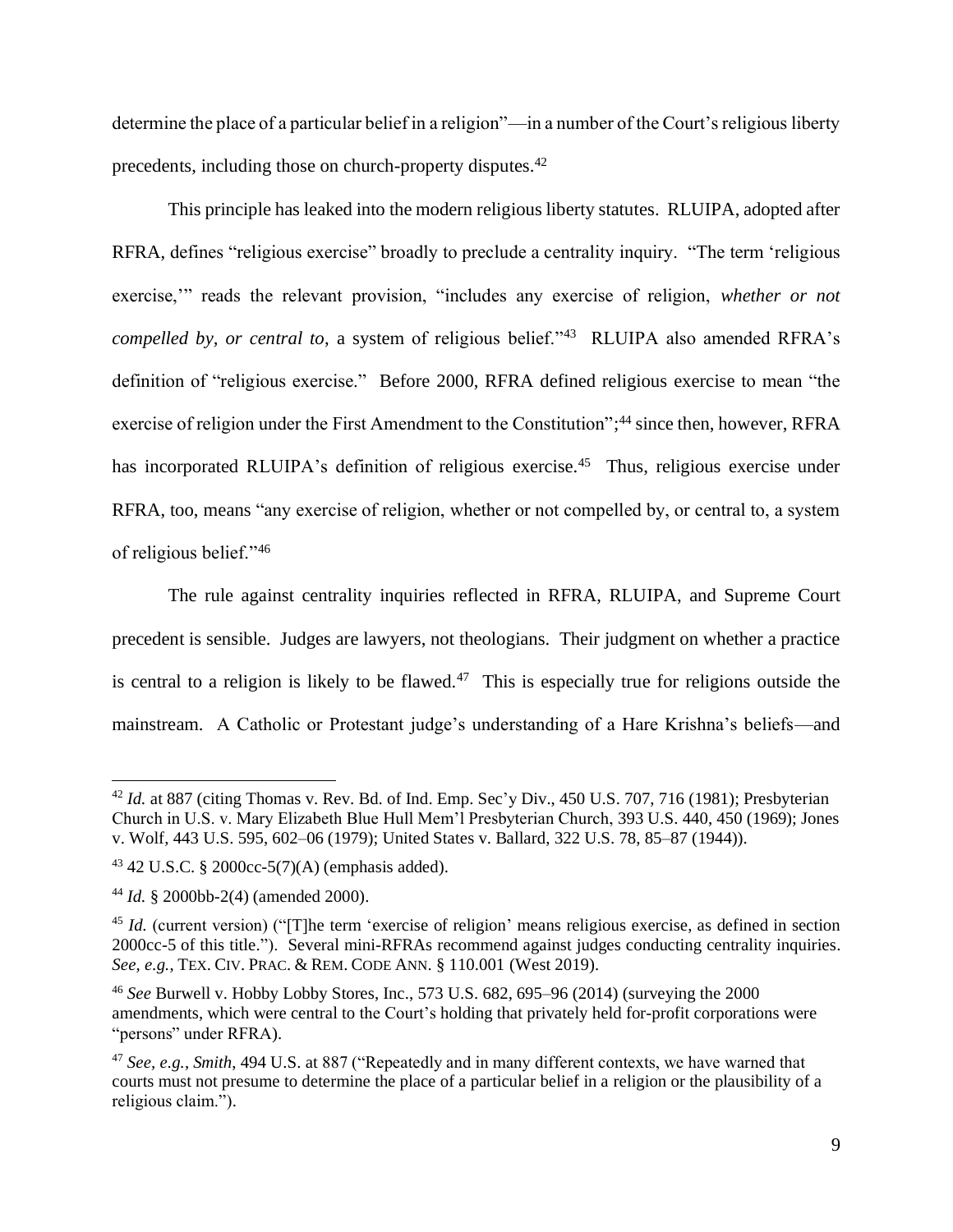whether certain beliefs or practices are more important to a Hare Krishna than others—is sure to be limited. More than that, though, when a court conducts a centrality inquiry, it risks "entangling church and state," raising Establishment Clause concerns.<sup>48</sup>

RFRA's text is clear, and its current definition of religious exercise is sweeping. The statute protects *any* exercise of religion regardless of whether the particular exercise is central to (or compelled by) a religious adherent's system of beliefs. <sup>49</sup> But where does that leave RFRA's still-undefined substantial-burden requirement? If judges are to avoid inquiring into centrality, can they nonetheless inquire into the religious (as opposed to secular) costs a law imposes?

*B. Substantiality*

RFRA prohibits the federal government from "substantially burden[ing] a person's exercise of religion, even if the burden results from a rule of general applicability," unless the rule furthers "a compelling government interest" and "is the least restrictive means of furthering that interest."<sup>50</sup> RLUIPA speaks in the same terms. The statute prohibits state governments from imposing land-use regulations that "substantial[ly] burden" a person's religious exercise.<sup>51</sup> It also prohibits state governments from substantially burdening a prisoner's religious exercise.<sup>52</sup> Many states have adopted "mini-RFRAs," too.<sup>53</sup> These statutes (or constitutional provisions) mimic the federal RFRA's protections at the state level. And like the federal RFRA, they typically prohibit

<sup>53</sup> *See State Religious Freedom Acts,* NATIONAL CONFERENCE OF STATE LEGISLATORS, https://www.ncsl.org/research/civil-and-criminal-justice/state-rfra-statutes.aspx (last visited Oct. 30, 2021) (listing twenty-one states as having enacted mini-RFRA statutes since the Court decided *Boerne*).

<sup>48</sup> Marc O. DeGirolami, *Substantial Burdens Imply Central Beliefs*, 2016 U. ILL. L. REV. 19, 19.

<sup>49</sup> 42 U.S.C. § 2000bb-1(a).

<sup>50</sup> *Id.* § 2000bb-1.

<sup>51</sup> *Id.* § 2000cc.

<sup>52</sup> *Id.* § 2000cc-1.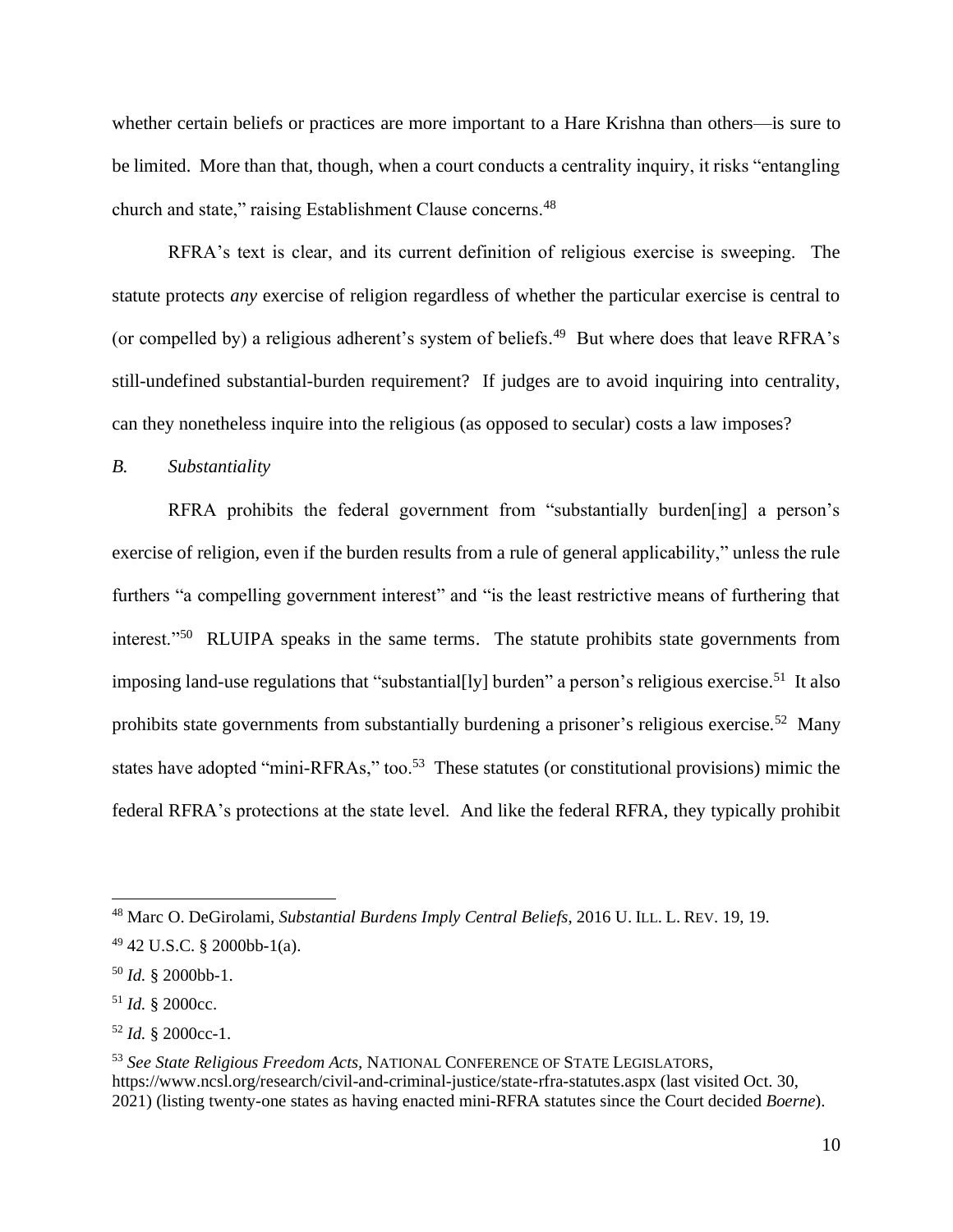"substantial" burdens on religious exercise.<sup>54</sup> Some states, however, have omitted the requirement that the burden be "substantial."<sup>55</sup> What work does the word do, anyhow?

Congress, at least, added "substantial" to modify "burden" in RFRA "in an apparent effort to avoid the floodgates problem of subjecting all incidental burdens on religion to strict scrutiny."<sup>56</sup> But it gave no guidance on what courts are supposed to do when conducting a substantial burden inquiry.<sup>57</sup> Indeed, it left substantial burden undefined.<sup>58</sup>

To be fair, though, Congress did not come up with the substantial-burden requirement on its own. The requirement has origins in the Supreme Court's pre-*Smith* cases. As the Court wrote in *Wisconsin v. Yoder*, <sup>59</sup> "A regulation neutral on its face may, in its application, nonetheless offend the constitutional requirement for governmental neutrality if it *unduly burdens* the free exercise of religion."<sup>60</sup> That principle, in part, led the Court to hold that Wisconsin could not compel Amish students to attend secondary school until age sixteen.<sup>61</sup>

<sup>61</sup> *Id.* at 234.

<sup>54</sup> *E.g.*, LA. STAT. ANN. § 13:5233 (2020) ("Government shall not substantially burden a person's exercise of religion . . . ."); TEX. CIV. PRAC. & REM. CODE ANN. § 110.003 (2021) ("[A] government agency may not substantially burden a person's free exercise of religion.").

<sup>55</sup> *E.g.*, ALA. CONST. amend. 622, § 5 (West 2020) ("Government shall not burden a person's freedom of religion . . . ."); CONN. GEN. STAT. ANN. § 52-571b(a) (West 2021) ("The state or any political subdivision of the state shall not burden a person's exercise of religion . . . ."); *see also, e.g.*, 42 R.I. GEN. LAWS § 42-80.1-3(a) (2014) ("[A] governmental authority may not restrict a person's free exercise of religion.").

<sup>56</sup> Michael C. Dorf, *Incidental Burdens on Fundamental Rights*, 109 HARV. L. REV. 1175, 1212–13 (1996); *see also* Frederick Mark Gedicks, *"Substantial" Burdens: How Courts May (and Why They Must) Judge Burdens on Religion Under RFRA*, 85 GEO. WASH. L. REV. 120, 121 (2017) (arguing that the Senate added "substantially" to modify "burden" in the Senate RFRA bill to "preclude RFRA claims for less weighty religious costs").

<sup>57</sup> Dorf, *supra* note 56, at 1213.

<sup>58</sup> *See* 42 U.S.C. § 2000bb-2 (defining terms such as "exercise of religion" and "covered entity" but not substantial burden).

<sup>59</sup> 406 U.S. 205 (1972).

<sup>60</sup> *Id.* at 220 (emphasis added).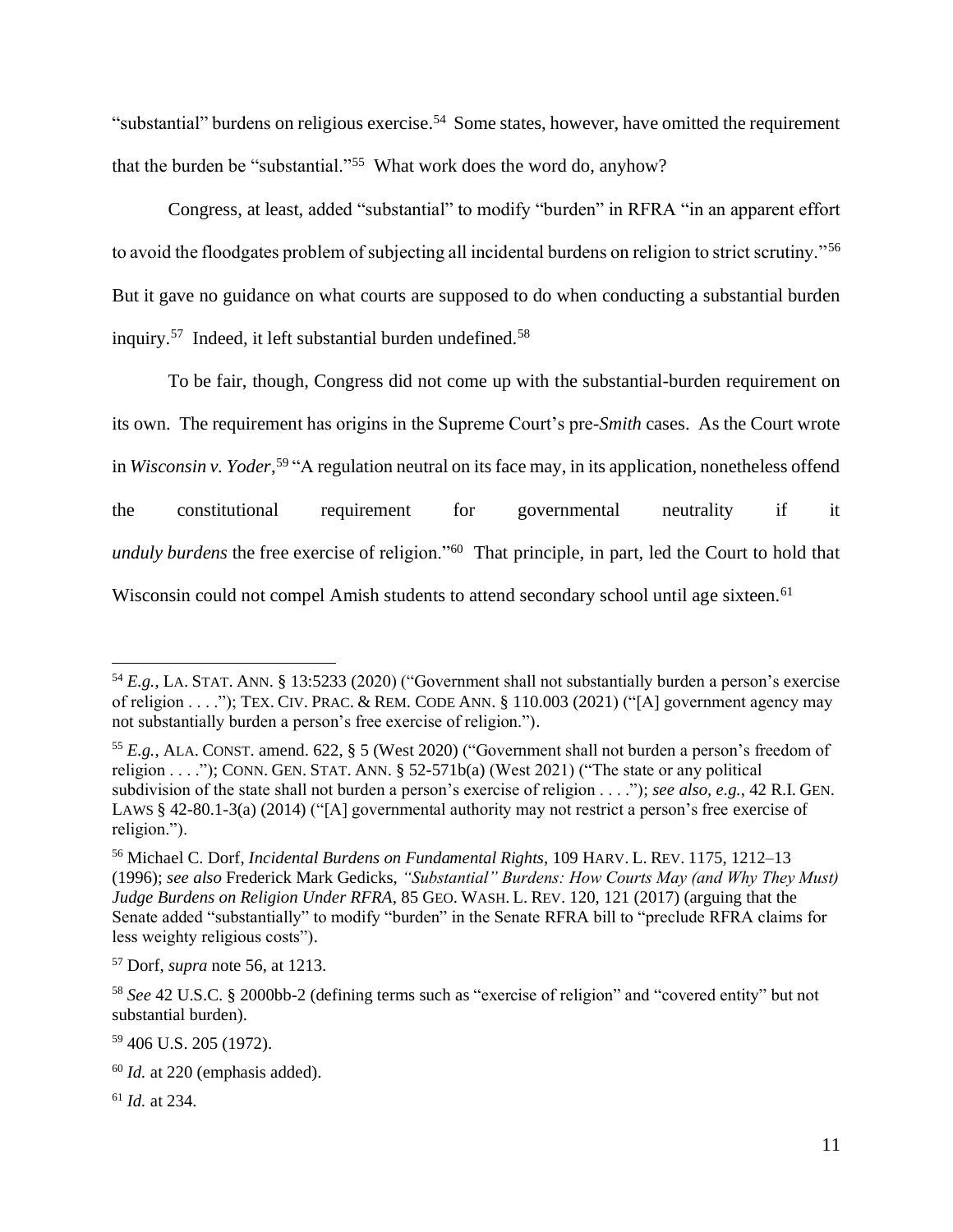Along the way, the *Yoder* Court wrote that "Old Order Amish communities," like the one to which the respondents belonged, believed that "salvation requires life in a church community separate and apart from the world and worldly influence."<sup>62</sup> And that belief was "central to their faith." <sup>63</sup> Failing to adhere to this *central* belief would thus have imposed significant religious costs on the parents (and their children). But violating Wisconsin's compulsory-attendance statute also carried criminal—that is, secular—penalties.<sup>64</sup> The respondents had been convicted and fined \$5, the minimum under a statute with a maximum penalty of a fine of \$50 and three months' imprisonment.<sup>65</sup> Though the *Yoder* Court ultimately concluded that the compulsory-education statute imposed an undue burden on the Amish respondents' religious exercise, it did not analyze in detail what, exactly, made the burden *undue*. Was it the (\$5) criminal penalty? Or did the centrality of the religious belief concerning education to the Amish faith have some bearing on the Court's decision?

Sherbert v. Verner,<sup>66</sup> an earlier case ushering in the later-rejected strict-scrutiny approach, spoke mostly of "burdens" *simpliciter*. <sup>67</sup> The *Sherbert* Court framed the question before it as whether denying unemployment benefits to a Seventh-day Adventist who refused to work on

<sup>62</sup> *Id.* at 210.

<sup>&</sup>lt;sup>63</sup> *Id.* ("Amish objection to formal education beyond the eighth grade is firmly grounded in these central religious concepts.").

<sup>&</sup>lt;sup>64</sup> *Id.* at 207 n.2 (quoting the relevant parts of the Wisconsin compulsory attendance statute).

<sup>65</sup> *Id.* at 208 & n.3.

<sup>66</sup> 374 U.S. 398 (1963).

<sup>&</sup>lt;sup>67</sup> *Id.* at 403 ("We turn first to the question whether the disqualification for benefits imposes any burden on the free exercise of appellant's religion.").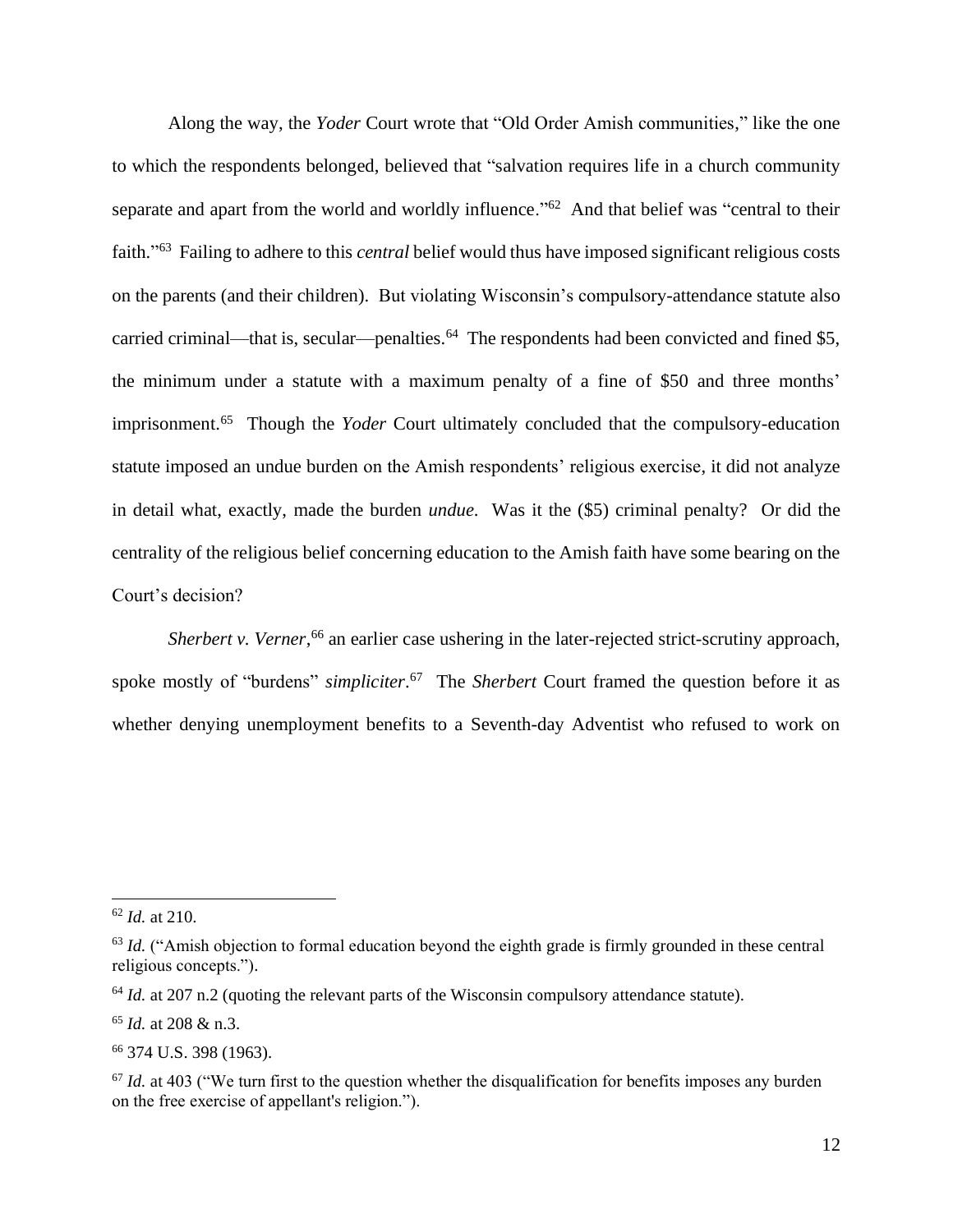Saturday "impose[d] *any burden* on the free exercise of appellant's religion."<sup>68</sup> It answered in the affirmative.<sup>69</sup>

For Seventh-day Adventists like Ms. Sherbert, Saturday is the Sabbath. Because Sherbert refused to work on the Sabbath, she was fired from one job and could not find another.<sup>70</sup> Unable to find work, she filed an unemployment-benefits claim.<sup>71</sup> But South Carolina denied her claim.<sup>72</sup> The state deemed Sherbert ineligible for benefits under its Unemployment Compensation Act because she was able to work but would not accept work when offered.<sup>73</sup> Her refusal to work on Saturday was not "good cause" to refuse available work, the South Carolina unemployment agency concluded, a decision South Carolina courts upheld. 74

To analyze the burden South Carolina imposed on Sherbert in denying her benefits, the Court imported the unconstitutional-conditions doctrine from its Free Speech cases. <sup>75</sup> The Court acknowledged that the Unemployment Act's eligibility provisions only indirectly burdened

<sup>68</sup> *Id.* 

<sup>70</sup> *Id.* at 399.

 $^{73}$  *Id.* 

*Id.* at 100 (footnotes omitted). The *Sherbert* Court applied the second version of the doctrine. *Sherbert*, 374 U.S. at 403–06 (applying this test to Sherbert's claims).

<sup>69</sup> *Id.* ("We think it is clear that it does.").

<sup>71</sup> *Id.* at 399–400.

<sup>72</sup> *Id.* at 401.

<sup>74</sup> *Id.* at 400–01.

<sup>75</sup> For an explanation of the unconstitutional-conditions doctrine, see, for example, Edward J. Fuhr, *The Doctrine of Unconstitutional Conditions and the First Amendment*, 39 CASE W. RSRV. L. REV. 97 (1989). Fuhr writes:

One version of the doctrine states that the government may never grant a privilege subject to the condition that the recipient not exercise a constitutional right. Placing such pressure upon constitutional rights is absolutely prohibited under this version of the doctrine. The other version of the doctrine states that the government may only condition a government benefit on an individual's abstention from exercising a constitutional right when "the state presents compelling state interests" for doing so.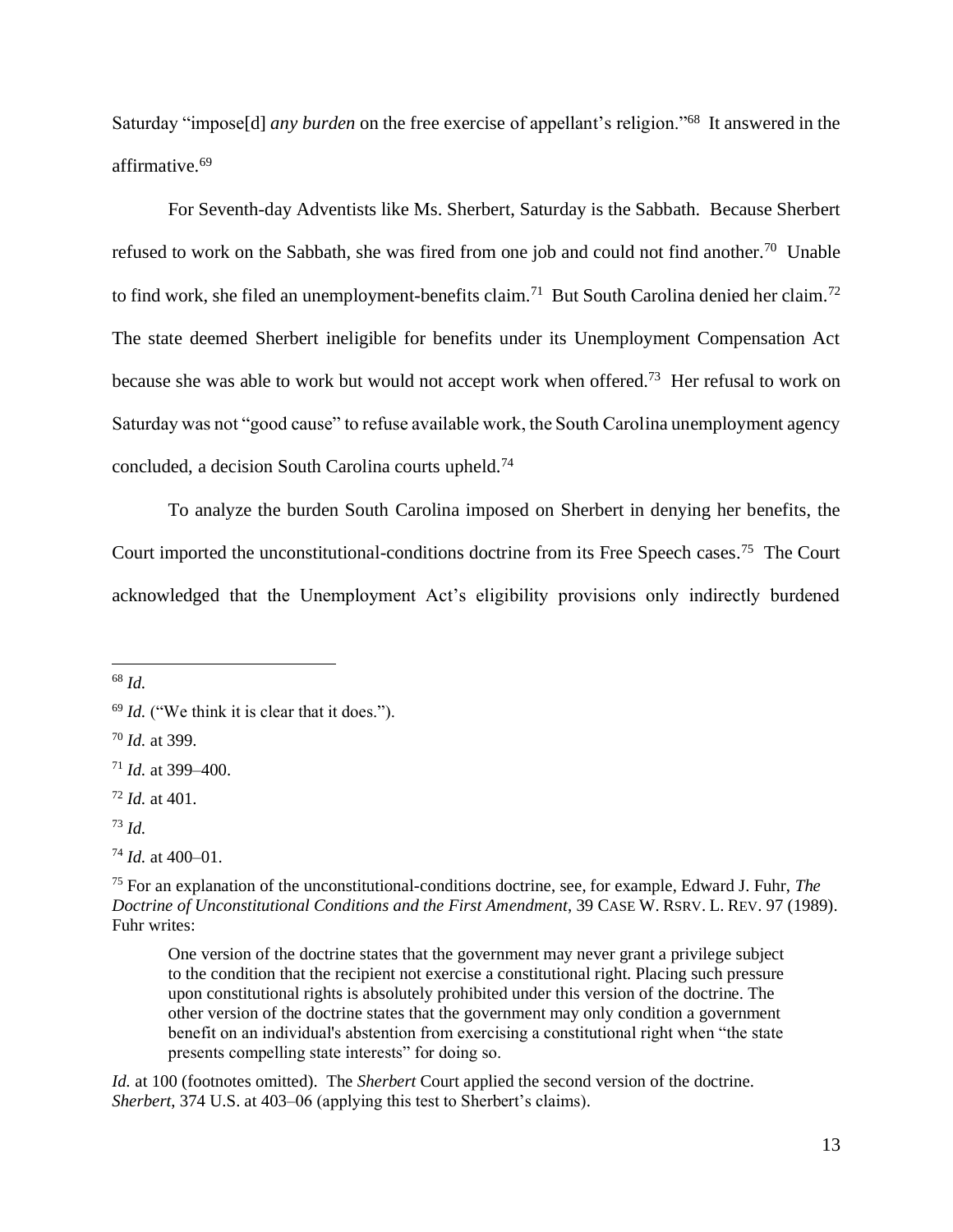Sherbert's religious exercise.<sup>76</sup> Sherbert was, the Court admitted, not subject to criminal sanctions for failing to work on Saturday.<sup>77</sup> But the effect of the eligibility provisions was the same. Those provisions unmistakably "pressur[ed]" her "to forego the practice" of observing the Sabbath.<sup>78</sup> Sherbert was left with a choice: either observe the Sabbath and forfeit unemployment benefits or abandon observing the Sabbath and start working.<sup>79</sup> And putting Sherbert to this choice between her livelihood and her religion burdened her religious exercise.

The *Sherbert* Court then applied strict scrutiny to decide whether the South Carolina Unemployment Act's eligibility provisions were constitutional as applied to Sherbert.<sup>80</sup> Though earlier in the opinion the Court spoke of mere burdens, when it reached the stage of considering whether the government had a compelling government interest, the Court asked "whether some compelling state interest enforced in the eligibility provisions of the South Carolina statute justifies the *substantial infringement* of [Sherbert's] First Amendment right."<sup>81</sup> It ultimately answered no, meaning the statute was unconstitutional as applied to Sherbert.<sup>82</sup> But the "substantial" infringement" phrasing laid the foundation for future cases in which the Court stated that the Free

Where the state conditions receipt of an important benefit upon conduct proscribed by a religious faith, or where it denies such a benefit because of conduct mandated by religious belief, thereby putting substantial pressure on an adherent to modify his behavior and to violate his beliefs, a burden upon religion exists. While the compulsion may be indirect, the infringement upon free exercise is nonetheless substantial.

Thomas v. Rev. Bd. of Ind. Emp. Sec'y Div., 450 U.S. 707, 717–18 (1981).

<sup>82</sup> *Id.* at 409.

<sup>76</sup> *Sherbert*, 374 U.S. at 403.

<sup>77</sup> *Id.*

<sup>78</sup> *Sherbert*, 374 U.S. at 404. A similar case decided over two decades after *Sherbert* described *Sherbert*'s pressure test this way:

<sup>79</sup> *Sherbert*, 374 U.S. at 404.

<sup>80</sup> *Id.* at 409.

<sup>81</sup> *Id.* at 406.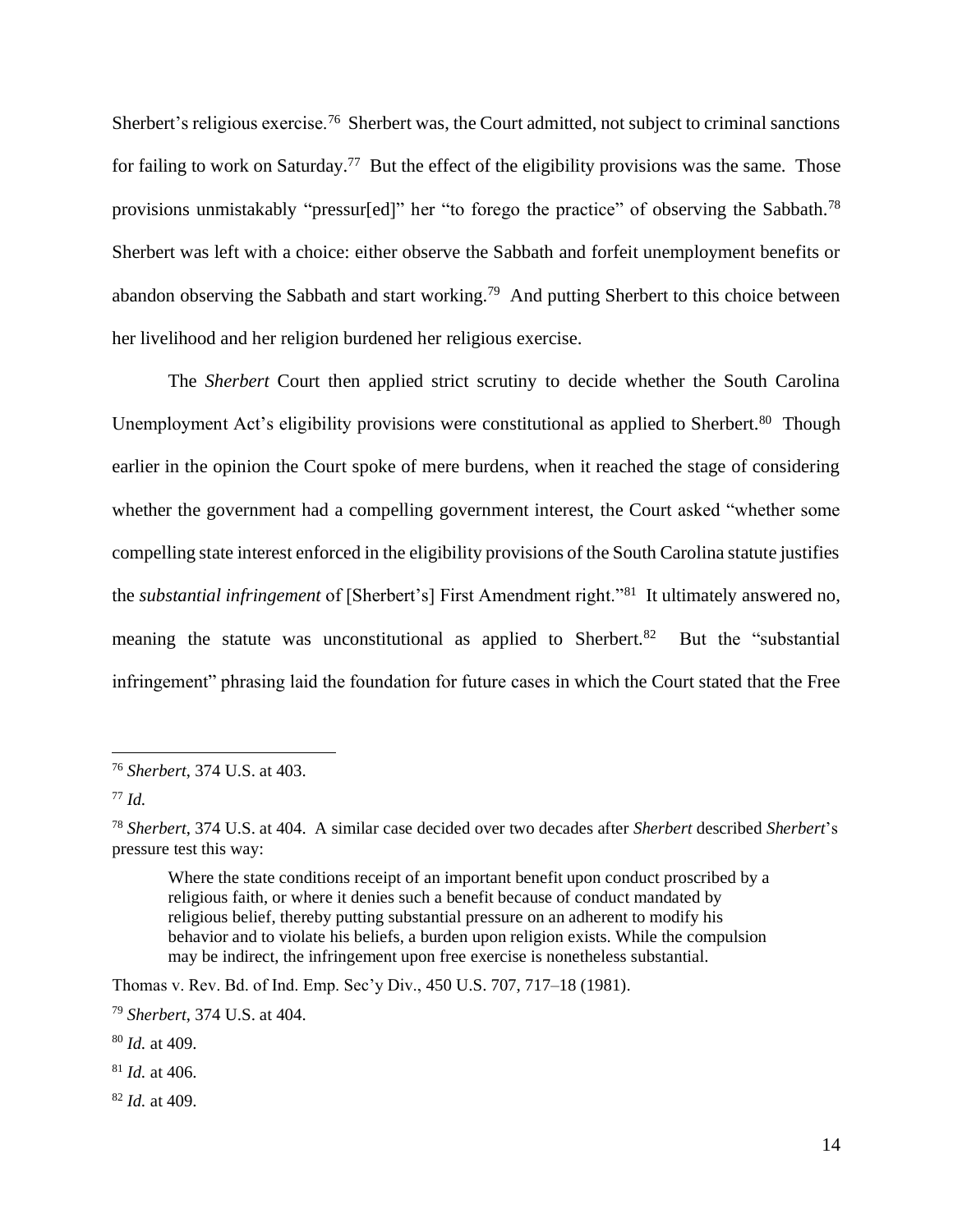Exercise Clause prohibited the government from *substantially* burdening religious exercise without a compelling government interest.

Take for example *Hernandez v. Commissioner*, <sup>83</sup> decided a year before *Smith*. The *Hernandez* Court framed its inquiry as "whether government has placed a substantial burden on the observation of a central religious belief or practice and, if so, whether a compelling governmental interest justifies the burden." <sup>84</sup> In *Hernandez*, members of the Church of Scientology argued that not being able to deduct payments for audit and training sessions as charitable contributions violated their Free Exercise rights. $85$  The Court disagreed. $86$ 

Unfortunately, though, the Court did not conclusively decide whether the tax laws substantially burdened the Scientologists' religious exercise.<sup>87</sup> Instead, it decided the case on the grounds that Congress had a compelling "interest in maintaining a sound tax system."<sup>88</sup> Yet the Court wrote in passing that it had "doubts whether the alleged burden imposed by the deduction disallowance on the Scientologists' practices [was] a substantial one."<sup>89</sup> The burden was not unique. Like any tax or fee, it reduced the amount of money a Scientologist would have at his disposal to pay for the auditing and training sessions.<sup>90</sup> And the financial burden imposed by not

<sup>89</sup> *Id.* at 699.

<sup>83</sup> 490 U.S. 680 (1989).

<sup>&</sup>lt;sup>84</sup> *Id.* at 699. For more cases articulating some form of Free Exercise burden requirement, see Emp. Div., Dep't of Hum. Res. of Or. v. Smith, 494 U.S. 872, 894–95 (1990) (O'Connor, J., concurring) (collecting cases).

<sup>85</sup> *Hernandez*, 490 U.S. at 698.

<sup>86</sup> *Id.* at 684.

<sup>87</sup> *Id.* at 699.

<sup>88</sup> *Id.* at 700 (quoting United States v. Lee, 455 U.S. 252, 260 (1982)).

<sup>90</sup> *Id.* at 688.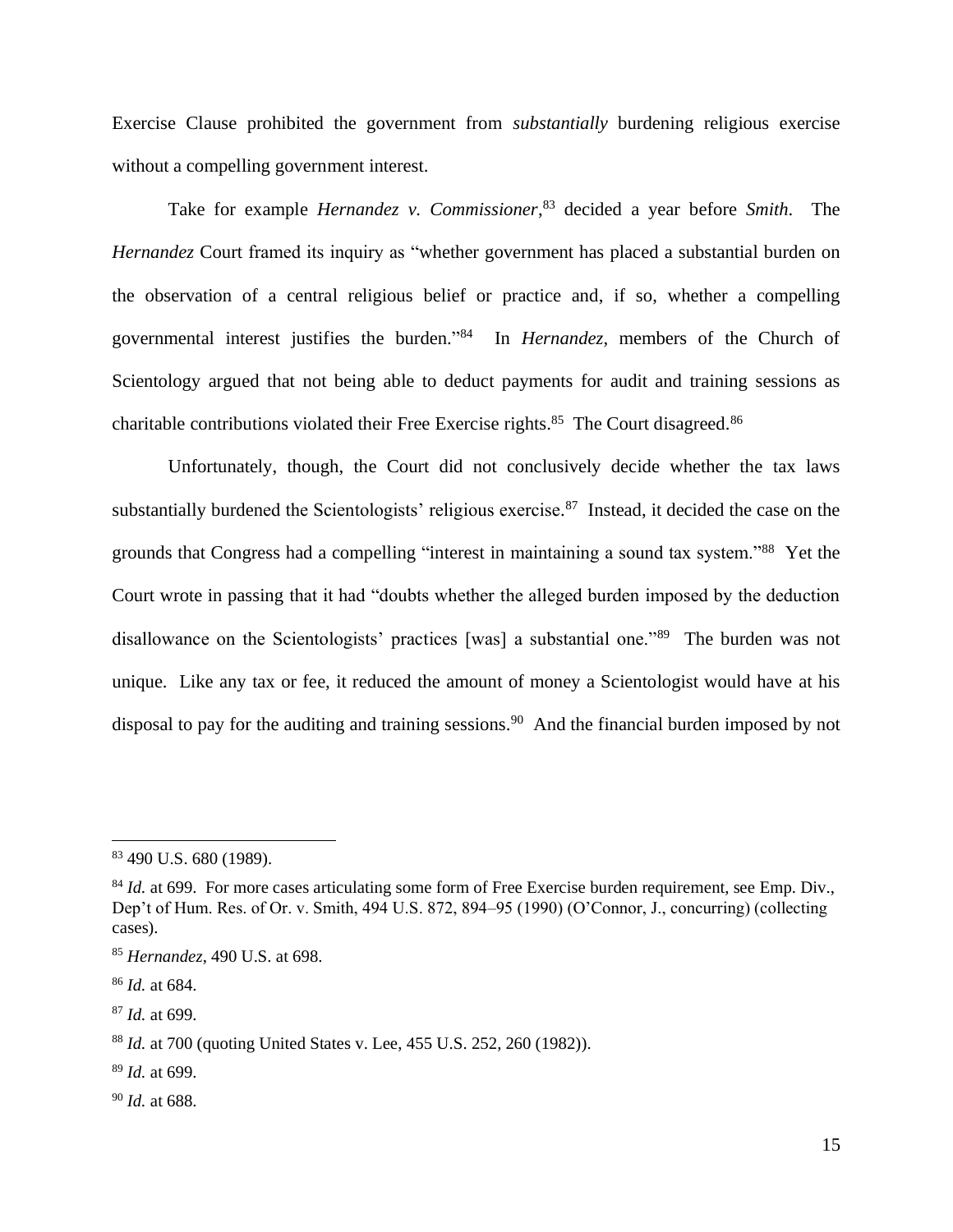being allowed to deduct these particular payments "would seem to pale by comparison to the overall federal income tax burden on an adherent."<sup>91</sup>

One other pre-*Smith* case is worth mentioning before proceeding: *Lyng v. Northwestern Indian Cemetery Protective Association*, <sup>92</sup> in which the Court concluded the government did not substantially burden the plaintiffs' religious exercise. <sup>93</sup> *Lyng* concerned the U.S. Forest Service's decision to build a road through (and harvest timber in) part of a National Forest a group of American Indians used for religious purposes. A commissioned study concluded that constructing the road "would cause serious and irreparable damage to the sacred areas which are an integral and necessary part of the [American Indians'] belief systems."<sup>94</sup> The Forest Service decided to proceed nonetheless.<sup>95</sup>

Upset, a number of plaintiffs (including American Indians and organizations representing them) sued, arguing that the Forest Service's proposed actions violated their Free Exercise rights. But, though the Court recognized that these actions would "have severe adverse effects on the practice of [the American Indians'] religion," it concluded that the burden the actions imposed was not heavy enough to trigger strict scrutiny.<sup>96</sup> The Court explained that allowing the Forest Service to proceed with construction followed from *Bowen v. Roy*. <sup>97</sup> In *Bowen*, the Court rejected a Free Exercise challenge to a statute requiring welfare recipients to provide the Social Security numbers

<sup>94</sup> *Id.* at 442

<sup>91</sup> *Id.*

<sup>92</sup> 485 U.S. 439.

<sup>93</sup> *Id.* at 441–42.

<sup>95</sup> *Id.* at 443.

<sup>96</sup> *Id.* at 447.

 $97$  476 U.S. 693 (1986).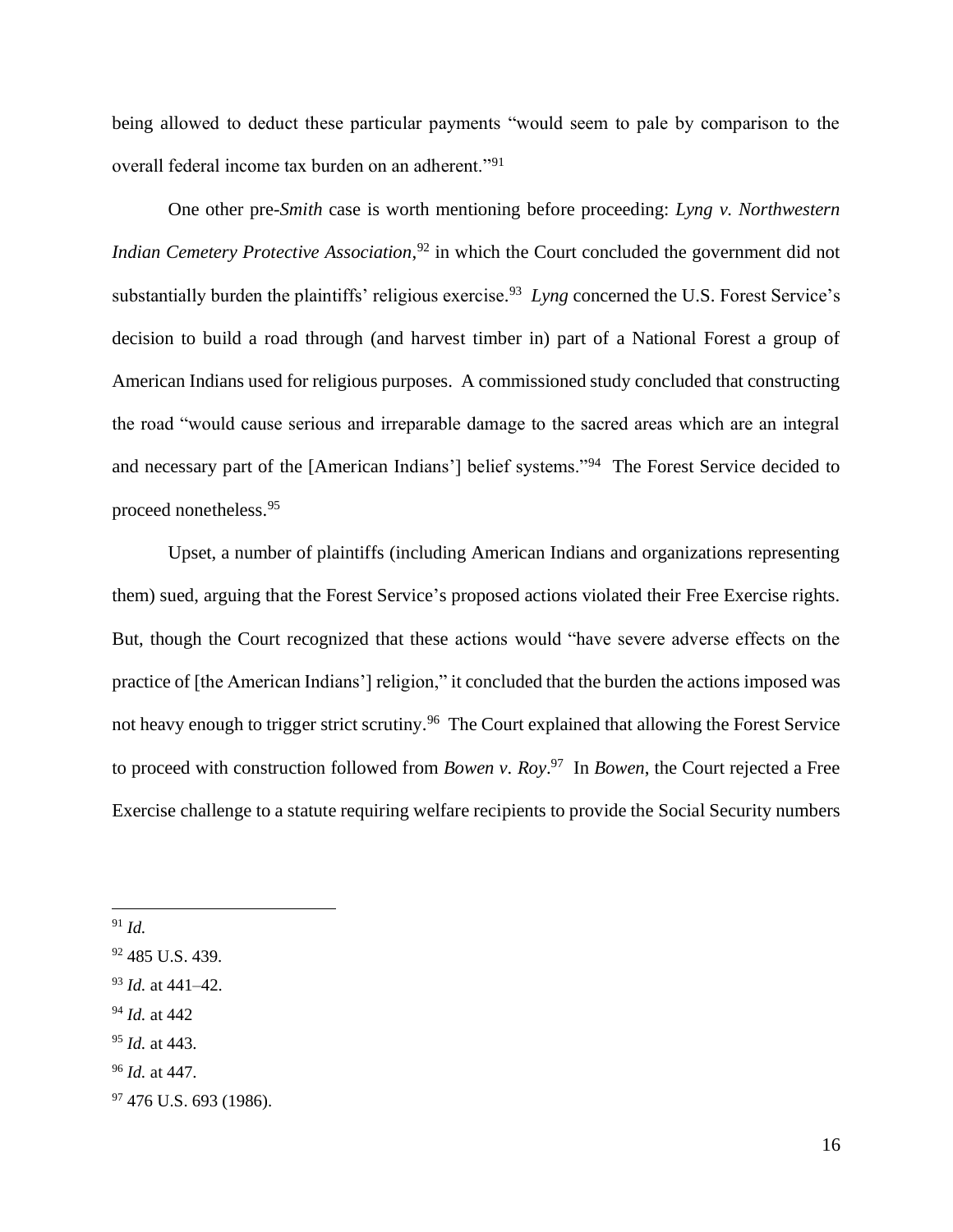of all family members to receive benefits.<sup>98</sup> Roy, an American Indian, argued that obtaining a Social Security number for his daughter would rob her spirit and hinder her spiritual development.<sup>99</sup> Concluding that Roy could not prevail on his Free Exercise challenge to the government's Social Security number requirement, the *Bowen* Court wrote: "The Free Exercise Clause affords an individual protection from certain forms of governmental compulsion; it does not afford an individual a right to dictate the conduct of the Government's internal procedures."<sup>100</sup>

The same principle controlled in *Lyng*. In *Lyng*, as in *Roy*, the government's actions would interfere with the American Indians' ability to pursue their spiritual development. Yet the governmental action at issue—building a road and harvesting timber—would not coerce the Indians "into violating their religious beliefs; nor would [it] penalize religious activity by denying any person an equal share of the rights, benefits, and privileges enjoyed by other citizens."<sup>101</sup> The Forest Service's decision thus withstood the plaintiffs' Free Exercise challenge.

So we see that RFRA's substantial-burden requirement originated in the Court's pre-*Smith* case law. A good deal of doctrine developed around the requirement. This doctrine informs how courts apply RFRA's requirement today. But RFRA not only codified the substantial-burden requirement in the Supreme Court's precedents; it codified the prohibition on centrality inquiries, too.<sup>102</sup> The rest of this Note seeks to reconcile those two codifications. It begins by interpreting two key elements of RFRA.

<sup>98</sup> *Id.* at 712.

<sup>99</sup> *Id.* at 696.

<sup>100</sup> *Id.* at 700.

<sup>101</sup> *Lyng*, 485 U.S. at 449.

 $102$  To the extent the prohibition is based on Establishment Clause concerns (which Congress could not unilaterally override), the codification may have been unnecessary. *But see infra* notes 146–51 and accompanying text.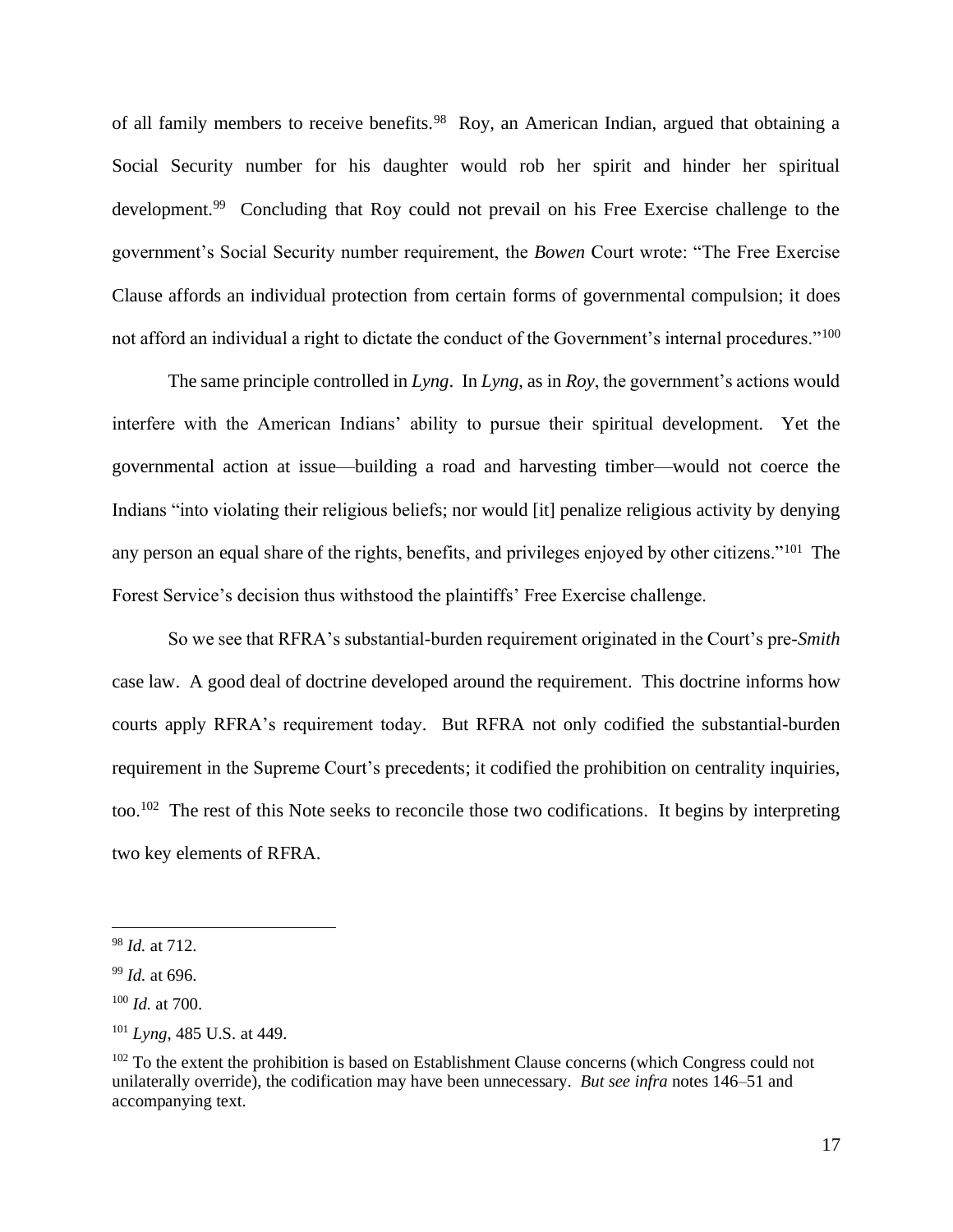# *C. Interpreting RFRA's Text: Substantial Burden on Religious Exercise*

RFRA provides that "[g]overnment shall not substantially burden a person's exercise of religion  $\dots$  ."<sup>103</sup> This subpart briefly interprets "substantially burden," then revisits Congress's definition "exercise of religion." It ends by restating the substantial-burden requirement.

# *1. Substantially Burden*

Congress failed to define "substantially burden" in RFRA, so we will have to arrive at a definition ourselves. *Merriam-Webster's* defines "burden" as "something that is carried: load,"<sup>104</sup> while *Black's Law Dictionary* defines it as "[s]omething that hinders or oppresses."<sup>105</sup> And "substantially" means "to a great or significant extent."<sup>106</sup> So, it seems, a burden makes doing something (or avoiding doing something) more difficult, as does carrying a load. And the modifier "substantially" requires a heightened, i.e., significant, degree of difficulty. But "substantially" does not require the government to make it impossible for an adherent to exercise his religion the burden need not be "complete" or "total."<sup>107</sup>

# *2. Exercise of Religion*

Fortunately, Congress has provided a definition of "exercise of religion." It is a broad one, as we have seen: "The term 'religious exercise' includes any exercise of religion, whether or not compelled by, or central to, a system of religious belief."<sup>108</sup> This definition does not refer to a person's religious exercise generally but rather to the particular exercise(s) of religion that make

<sup>103</sup> 42 U.S.C. § 2000bb-1(a).

<sup>104</sup> *Burden*, MERRIAM-WEBSTER'S COLLEGIATE DICTIONARY (11th ed. 2011).

<sup>&</sup>lt;sup>105</sup> *Burden*, BLACK'S LAW DICTIONARY (11th ed. 2019).

<sup>106</sup> *Substantially*, LEXICO.COM, https://www.lexico.com/en/definition/substantially.

<sup>&</sup>lt;sup>107</sup> Yellowbear v. Lampert, 741 F.3d 48, 55 (10th Cir. 2014) (Gorsuch, J.) ("The term 'substantial,' after all, doesn't mean complete or total, so a 'substantial burden' need not be a complete or total one." (internal citations omitted)).

 $108$  42 U.S.C. § 2000cc-5(7)(A).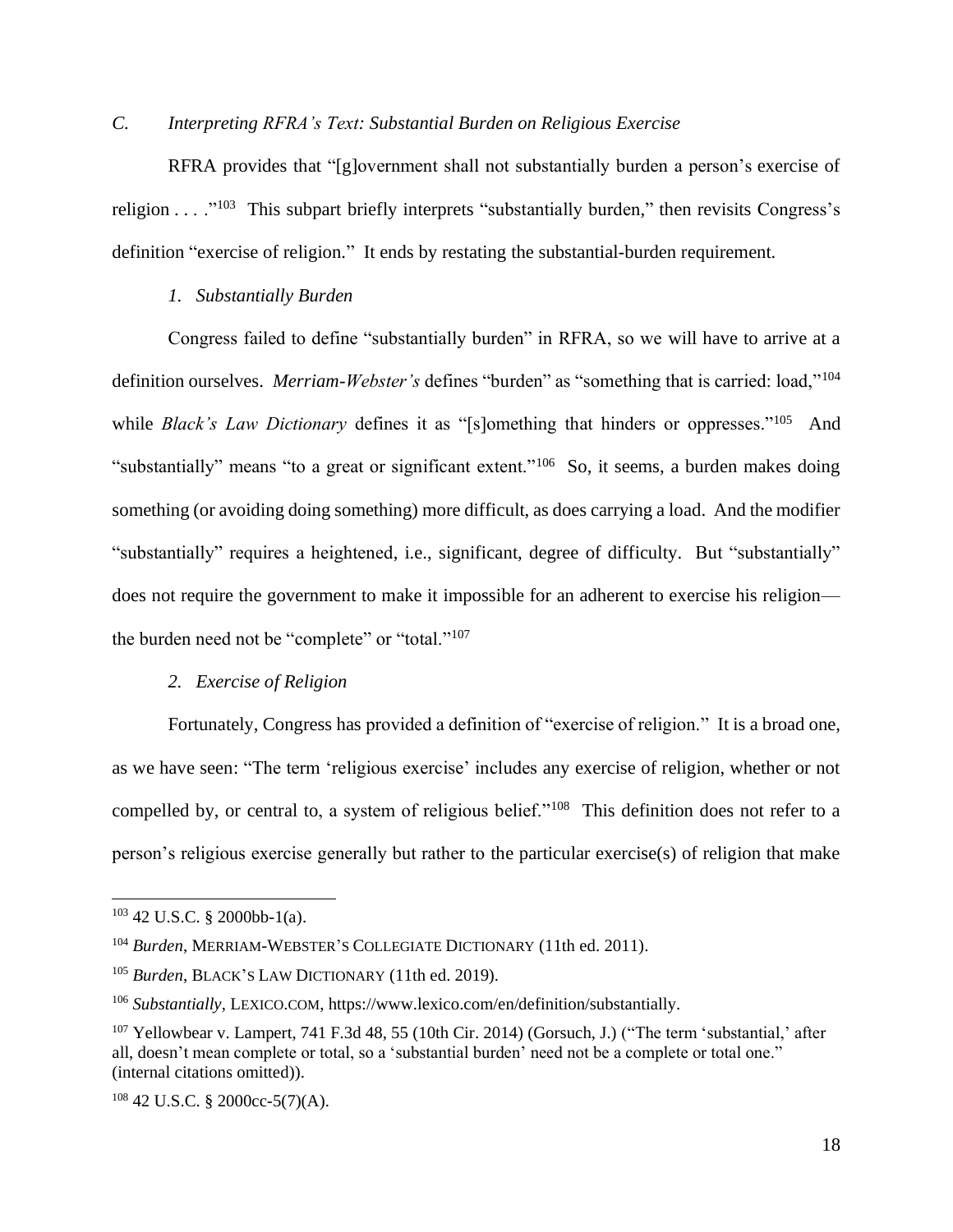up a person's religion. And *any* exercise of religion within a person's religious belief system counts. So the question, as we will see in more detail below,  $109$  is whether the government has substantially burdened the *particular* religious exercise at issue in the case.

But courts still have an important role in determining what qualifies as religious exercise. On the surface, "religious exercise" would seem to protect only religious *acts*, insofar as exercise is an active enterprise. Yet the Court has taken a broader reading of "religious exercise" to protect religious adherents from being forced or encouraged to do what their religion forbids or discourages.<sup>110</sup> This broader reading accords with the tenets of most religions, in which "thou shalt nots" feature prominently. The Ten Commandments—eight of which are framed in the negative—are an obvious example.<sup>111</sup> Religions often require or encourage fasting and other forms of abstinence, too. RFRA's protections would be meager if it failed to cover these forms of religious exercise.

We should therefore understand RFRA as protecting religious adherents against the government saying "thou shalt" when his religion says "thou shalt not," just as it protects religious adherents against the government saying "thou shalt not" when his religion says "thou shalt." This broad reading comports with RLUIPA's requirement that the statute "be construed in favor of a broad protection of religious exercise, to the maximum extent permitted by the terms of this chapter

<sup>109</sup> *See infra* subpart III.A.

<sup>110</sup> *See* Murphy v. Collier, 139 S. Ct. 1475, 1484 (2019) (Alito, J., dissenting from grant of application for stay) (noting that "[i]n past cases, [the Court has] assessed regulations that compel an activity that a practitioner's faith prohibits," although "some Members of th[e] Court have been reluctant to find that even a law compelling individuals to engage in conduct *condemned by their faith* imposes a substantial burden" (emphasis in original) (internal citations omitted)); *see also* Emp. Div., Dep't of Hum. Res. of Or. v. Smith, 494 U.S. 872, 877 (1990) ("[T]he 'exercise of religion' often involves not only belief and profession but the performance of (*or abstention from*) physical acts: assembling with others for a worship service, participating in sacramental use of bread and wine, proselytizing, abstaining from certain foods or certain modes of transportation." (emphasis added)).

<sup>111</sup> *See Exodus* 20:2–17.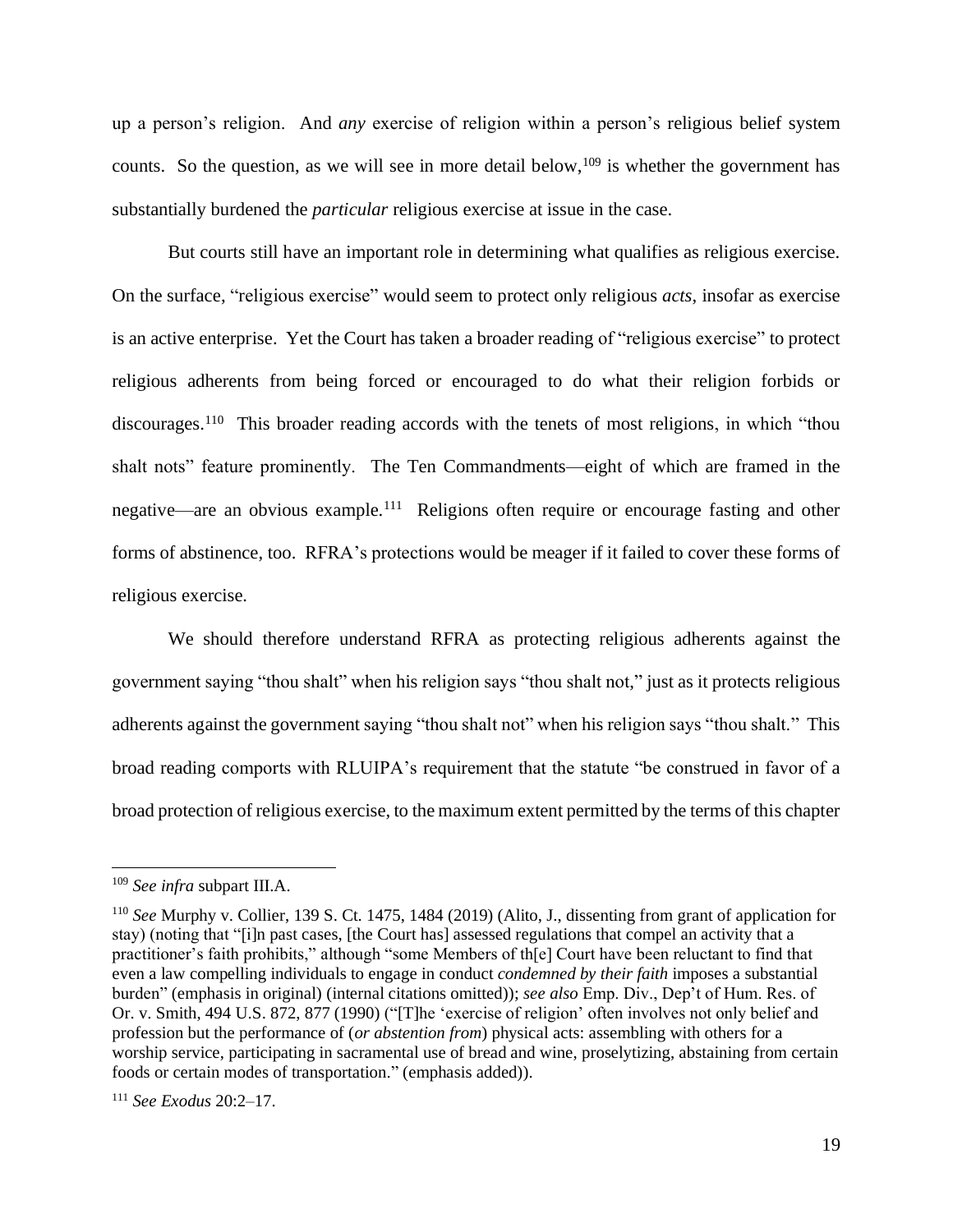and the Constitution."<sup>112</sup> The Court has read this RLUIPA provision as mandating broad construction of religious exercise under RFRA as well.<sup>113</sup>

# *3. Restatement*

With the help of the definitions above, we can restate the substantial-burden requirement: the government substantially burdens a person's religious exercise if it makes it significantly more difficult for the person to carry out (or avoid carrying out) a particular religious act (or an act forbidden or discouraged by the person's religion). A rule can make it financially, practically, or psychologically more difficult to carry out a particular religious act—the broad wording of "substantial burden" admits all three types of difficulties.

Why "*more* difficult"? Because it is already difficult, in the nature of things, for religious adherents to carry out their religion's requirements and recommendations. Temptation and distractions—TV, sports bars, politics—stand in their way. The question under RFRA is whether the *government* has made it significantly more difficult for religious adherents to carry out their religions' requirements and recommendations. The government may do so several ways, explored in the next Part.<sup>114</sup> Criminal prohibitions, civil penalties, and other forms of pressure (like that in *Sherbert*) may all substantially burden religious exercise.

### III. RELIGIOUS AND SECULAR BURDENS UNDER RFRA

Do substantial burdens imply central beliefs?<sup>115</sup> The first subpart below argues they do not.<sup>116</sup> Questions of religious costs that would result from a person complying with a law have no

<sup>112</sup> 42 U.S.C. § 2000cc-3(g).

<sup>113</sup> Burwell v. Hobby Lobby Stores, Inc., 573 U.S. 682, 696 (2014).

<sup>114</sup> *See infra* Part III.

<sup>115</sup> *See* DeGirolami, *supra* note 48, at 21 (arguing that substantial burdens *do* imply central beliefs).

<sup>116</sup> *See infra* subpart III.A.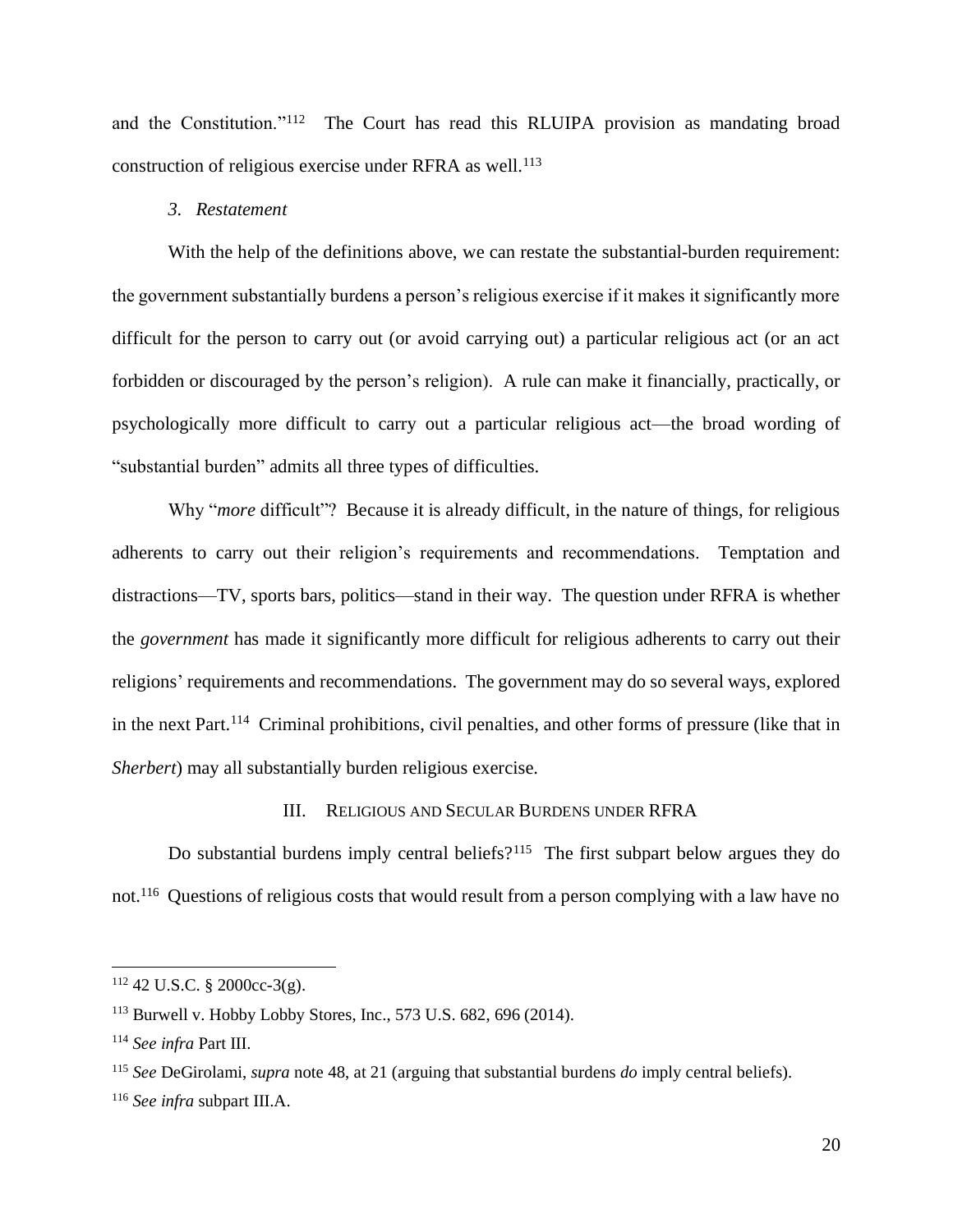place in a substantial-burden analysis. That leaves the question of secular costs of refusing to comply with a law. The second subpart considers the four categories of secular burdens on religious exercise.<sup>117</sup> The third and final subpart offers thoughts on how a court should conduct a substantial-burden analysis.<sup>118</sup>

# *A. Religious Costs (Theological Substantiality)*

According to one scholar, RFRA's substantial-burden test is often seen as entailing two separate questions: (1) would the religious adherent suffer substantial *religious* costs by complying with the challenged law, and (2) would the religious adherent suffer substantial *secular* costs by refusing to comply with the challenged law?<sup>119</sup> The first question is the focus of this subpart, which argues, for reasons that should be clear,  $120$  that it is improper for courts to consider the religious costs a religious adherent would suffer from complying with a challenged law.

The two-part framework nonetheless has many proponents. For example, the Supreme Court seems to have embraced a version of it in *Burwell v. Hobby Lobby Stores, Inc*. <sup>121</sup> At issue in that case was the contraceptive mandate Health and Human Services (HHS) adopted under the Affordable Care Act.<sup>122</sup> The mandate required employers who provide insurance to their employees to cover certain contraceptives.<sup>123</sup> Hobby Lobby's owners, the Greens, who believe that life begins at conception, objected to covering these contraceptives.<sup>124</sup> They alleged that the

<sup>117</sup> *See infra* subpart III.B.

<sup>118</sup> *See infra* subpart III.C.

<sup>119</sup> Gedicks, *supra* note 56, at 96, 104.

<sup>&</sup>lt;sup>120</sup> Most importantly, that RFRA, by its terms, prohibits centrality inquiries.

<sup>121</sup> 573 U.S. 682.

<sup>122</sup> *Id.* at 682.

<sup>123</sup> *Id.* at 697–99.

<sup>124</sup> *Id.* at 683.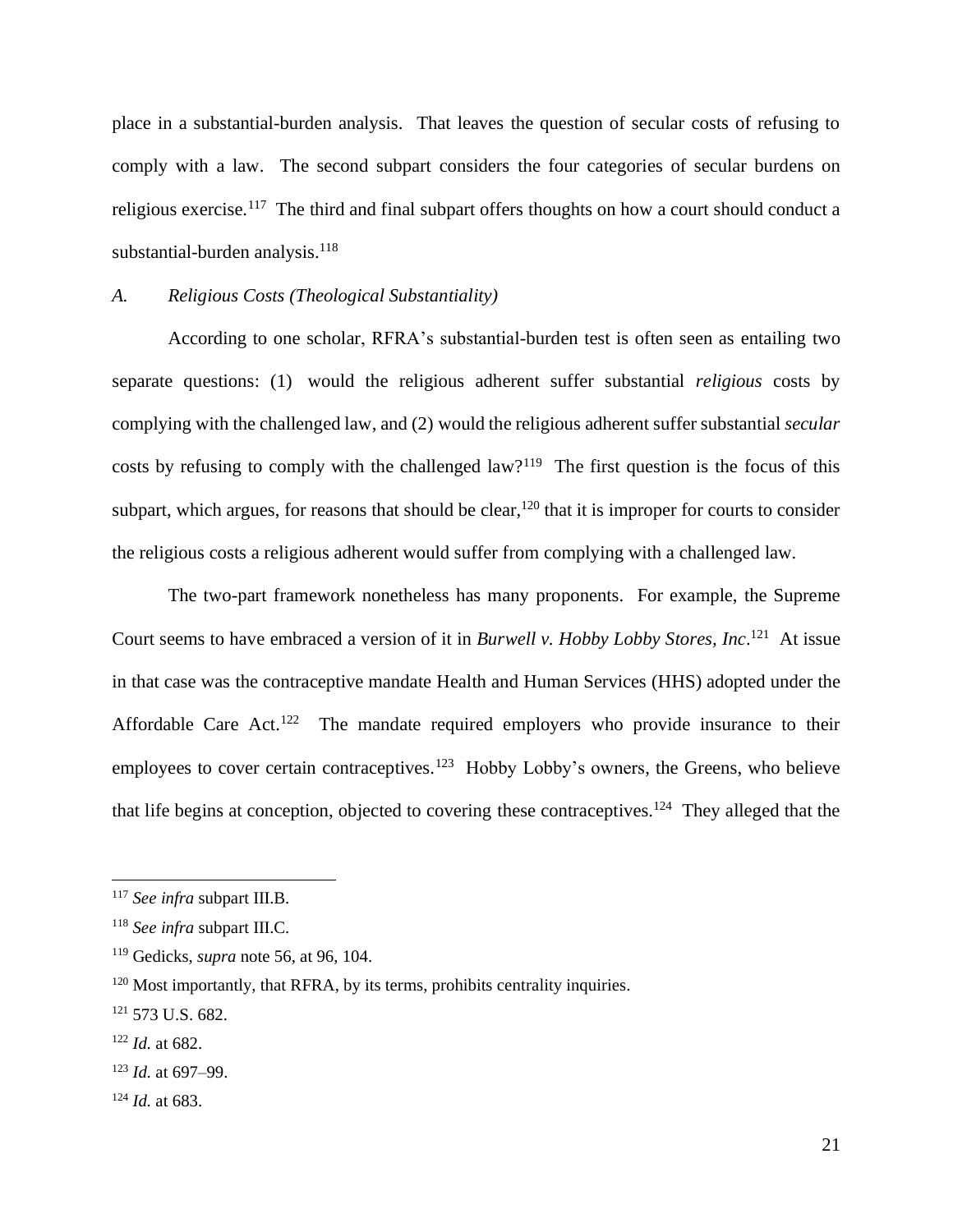contraceptive mandate substantially burdened their religious exercise (and that the government had no compelling government interest to enforce it against them). Thus, they argued, the mandate violated RFRA.<sup>125</sup> The Court ultimately agreed and struck down the mandate as applied to closely held corporations like Hobby Lobby.<sup>126</sup>

In concluding that the mandate substantially burdened the plaintiffs' religious exercise, the Court took into account *both* the religious and the secular costs the mandate imposed.<sup>127</sup> The mandate imposed religious costs because it demanded that Hobby Lobby's owners and their stores "engage in conduct that *seriously violates* their religious beliefs."<sup>128</sup> It imposed secular costs because refusing to comply with the mandate would "entail substantial economic consequences."<sup>129</sup> Refusing to comply meant that Hobby Lobby would have to pay a tax of up to "\$1.3 million per day or about \$475 million per year."<sup>130</sup> The Court paired both types of costs in concluding that the mandate substantially burdened the plaintiffs' religious exercise: the mandate met the substantial-burden requirement because it forced the plaintiffs to choose between *seriously* violating their religious beliefs and paying a *substantial* tax.<sup>131</sup>

The Court took a similar approach to the substantial-burden analysis in *Holt v. Hobbs*, a RLUIPA case.<sup>132</sup> There, the Court held that an Arkansas Department of Corrections grooming policy violated RLUIPA as applied to a Muslim prisoner who wanted to grow a ½-inch beard in

<sup>129</sup> *Id.*

<sup>125</sup> *Id.*

<sup>126</sup> *Id.* at 736.

<sup>127</sup> *Id.* at 720–23.

<sup>&</sup>lt;sup>128</sup> *Id.* at 720 (emphasis added).

<sup>130</sup> *Id.*

<sup>131</sup> *Id.* at 723.

<sup>132</sup> 574 U.S. 352 (2015).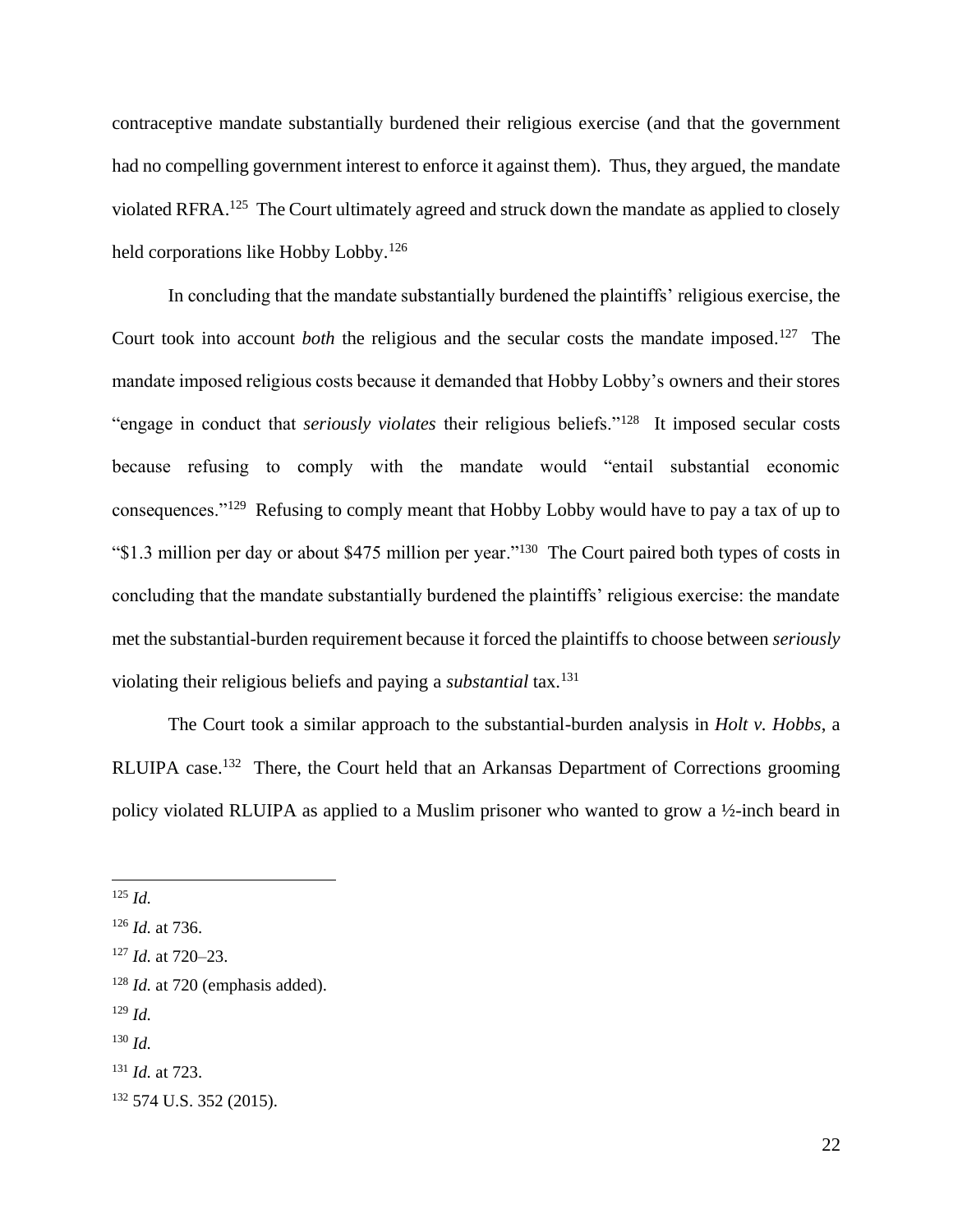accordance with his religious beliefs.<sup>133</sup> As relevant here, the Court concluded that the prisoner met his burden of proving that the grooming policy substantially burdened his religious exercise.<sup>134</sup> The policy did so by putting the prisoner to a choice: either comply with the policy (which meant shaving his beard) and *seriously* violate his religious beliefs (suffering religious costs) or refuse to comply and "face serious disciplinary action" (suffering secular costs).<sup>135</sup> Thus, in *Holt*, as in *Hobby Lobby*, the Court considered both the religious and the secular costs in its substantial-burden analysis. But does RFRA (or RLUIPA) allow a court to consider the religious costs of complying with a law or policy?

This Note proposes that whether RFRA's substantial-burden requirement allows courts to consider religious costs (and thus the centrality of a given practice, for we cannot know whether complying with a law would carry substantial religious costs without knowing whether the practice is "central" or "significant") turns on the meaning of "religious exercise." Religious exercise could, in the abstract, mean a religious adherent's exercise of religion *generally*—i.e., including all practices and beliefs that make up one's religion. Or it could mean a *particular* religious exercise within one's religious belief system.

If the first, a centrality inquiry makes sense. The question would be whether the law substantially burdens the religious adherent's religious exercise as a whole. Framed this way, a law that burdens only a minor practice within the adherent's belief system would not substantially burden his religious exercise. After all, the law's impact on his religious exercise (a broad term

<sup>133</sup> *Id.* at 358–59.

<sup>134</sup> *Id.* at 369–370.

<sup>135</sup> *Id.* at 361.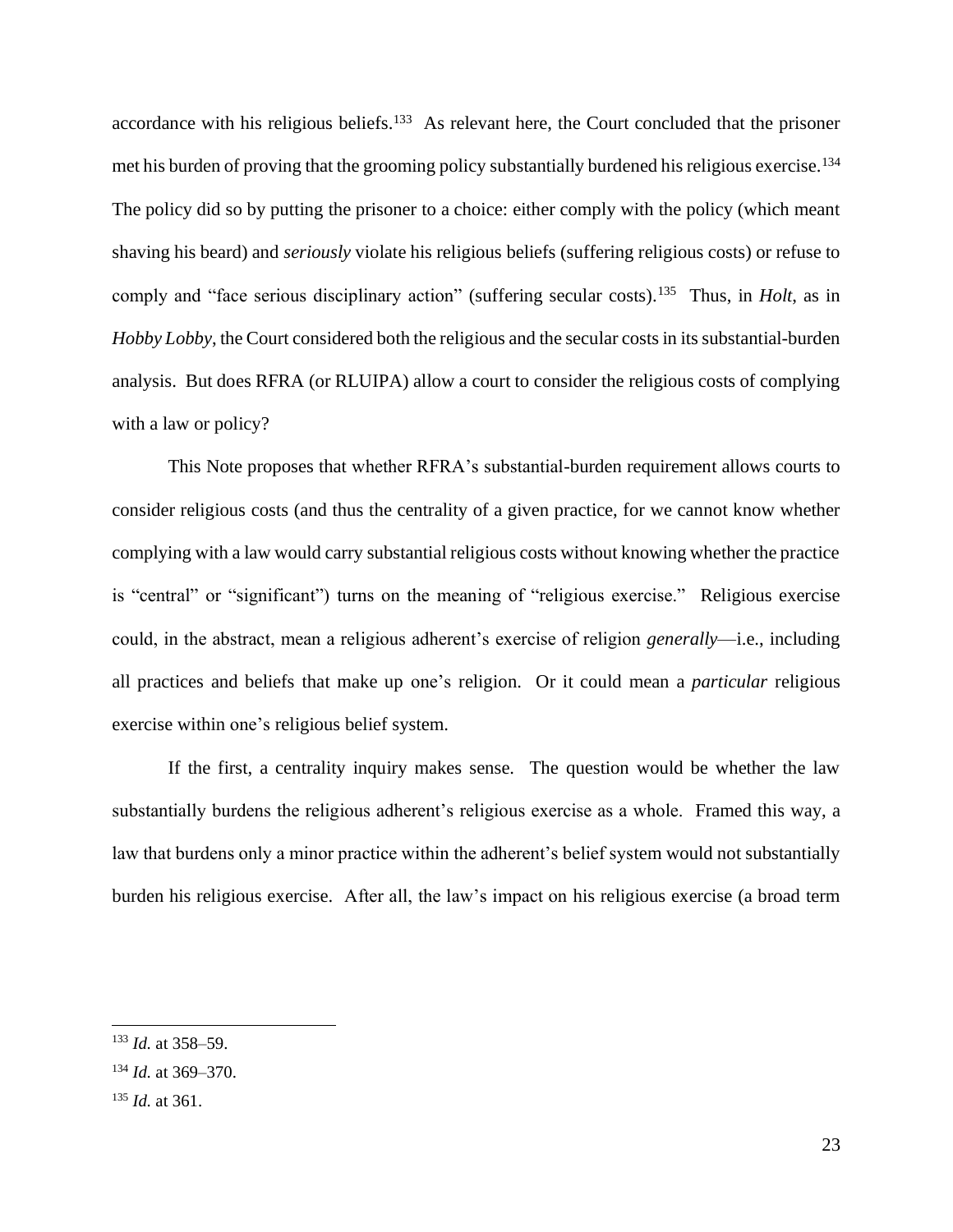capturing all the dos and don'ts of his religion) would be minor—insubstantial, as far as burdens go. He would suffer few religious costs.

If the second, a centrality inquiry makes no sense. The only question would be whether the law substantially burdens the *particular* religious exercise at issue in the case. Does, say, a criminal law forbidding the sacramental use of peyote substantially burden that particular religious practice—the sacramental use of peyote?<sup>136</sup> Framed this way, the particular religious practice is divorced from the religion as a whole. The remaining question is how the law impacts *that* practice. Does the law, for whatever reason, make it significantly more difficult for the religious adherent to carry out the practice?

The second interpretation is the correct one under RFRA. RFRA covers "*any* exercise of religion" within "a system of religious belief."<sup>137</sup> The particular exercise is singled out, and asking whether the exercise is compelled by, or central to, a person's religion is, by definition, impermissible. That, in turn, means a court must *not* ask whether the person would suffer religious costs by complying with a law. To do so would entail analyzing whether a particular religious exercise is compelled by, or central to, a person's religion.

Though RFRA's text is clear, the Supreme Court has not yet addressed how RFRA's definition of religious exercise affects the substantial-burden analysis.<sup>138</sup> Yet Justice Alito recently wrote: "[I]t may be that RLUIPA and RFRA do not allow a court to undertake for itself the

<sup>136</sup> *See, e.g.*, Emp. Div., Dep't of Hum. Res. of Or. v. Smith, 494 U.S. 872, 890 (1990) (holding that the Free Exercise Clause did not prohibit the application of Oregon drug laws to ceremonial ingestion of peyote).

<sup>137</sup> 42 U.S.C. § 2000cc-5(7)(A) (emphasis added); *id.* § 2000bb-2(4).

<sup>138</sup> *See* Murphy v. Collier, 139 S. Ct. 1475, 1484 (2019) (Alito, J., dissenting from grant of application for stay of execution) ("We have not addressed whether, under RLUIPA or its cousin, [RFRA] . . . , there is a difference between a State's interference with a religious practice that is compelled and a religious practice that is merely preferred.").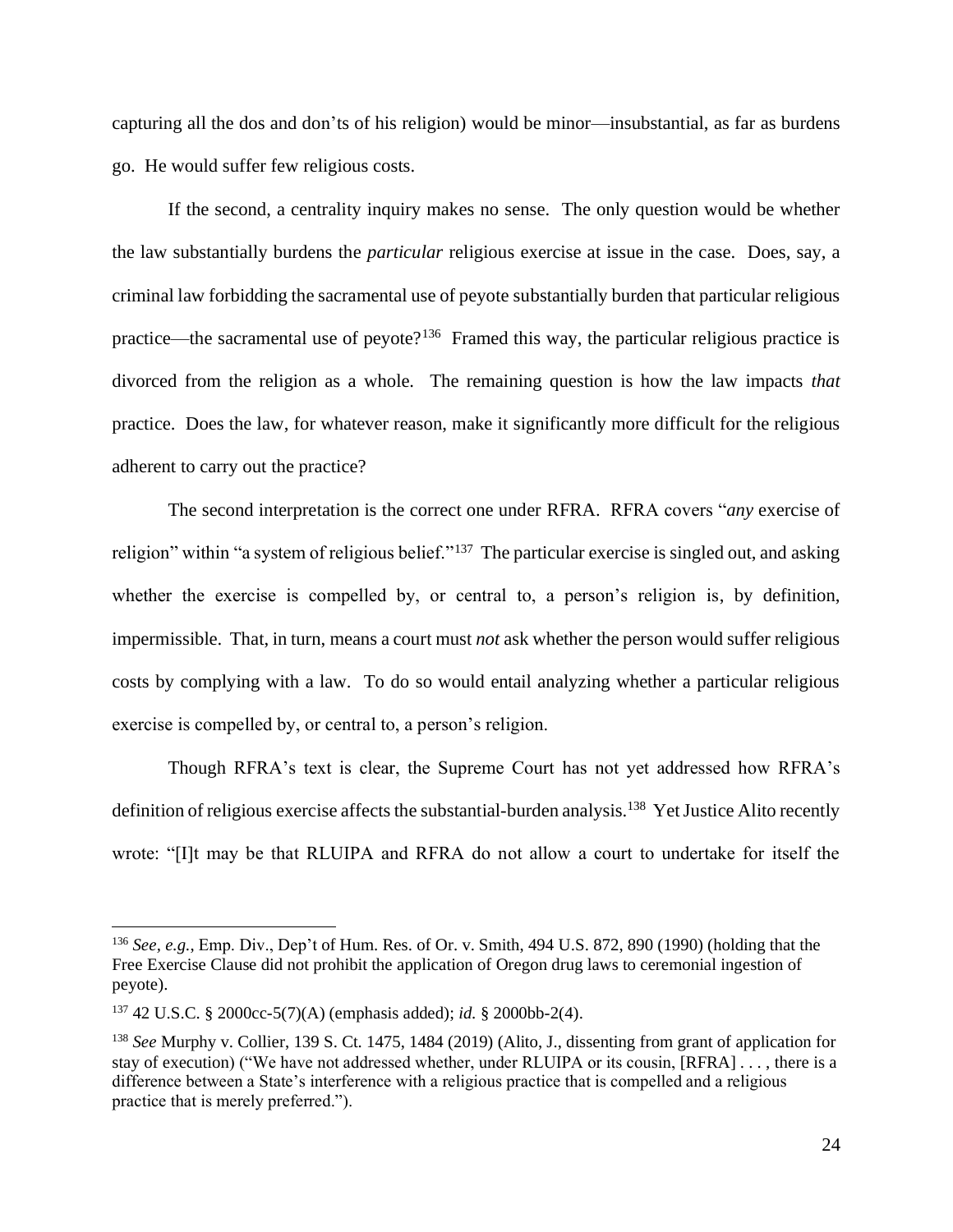determination of which religious practices are sufficiently mandatory or central to warrant protection, as both protect 'any exercise of religion, *whether or not compelled by, or central to*, a system of religious belief.'"<sup>139</sup> That, indeed, *must be* the case, and it is due time for the Court to address the issue. Until then, judges will continue to consider (improperly) the relative importance of a particular religious exercise to a person's religion when conducting substantial-burden analyses.

Justice Kagan seems to have done just that in her concurring opinion in *Dunn v. Smith*, 140 decided last year. There, the Court denied an emergency application to vacate an injunction prohibiting Willie Smith's execution without a clergy member in the execution chamber.<sup>141</sup> Justice Kagan concurred, arguing that Alabama's policy preventing Smith from having a clergy member in the execution chamber imposed a substantial burden on his exercise of religion.<sup>142</sup> Why? Because "Smith understands his minister's presence as 'integral to [his] faith' and 'essential to [his] spiritual search for redemption."<sup>143</sup> That may well be true, but the Court should not be asking how "integral" or "essential" a particular practice is to someone's faith. Those matters have no place in a substantial-burden analysis.

Instead, the Court should have asked two questions. First, does having a clergy member in the execution chamber qualify as religious exercise? *Any* religious exercise counts, "whether or not compelled by, or central to," a person's religion.<sup>144</sup> Assuming, as seems to be true, this was

<sup>&</sup>lt;sup>139</sup> *Id.* (internal citation omitted).

<sup>140</sup> 141 S. Ct. 725 (2021) (Kagan, J., concurring).

<sup>141</sup> *Id.* at 725.

<sup>142</sup> *Id.*

<sup>143</sup> *Id.*

 $144$  42 U.S.C. § 2000cc-5(7)(A).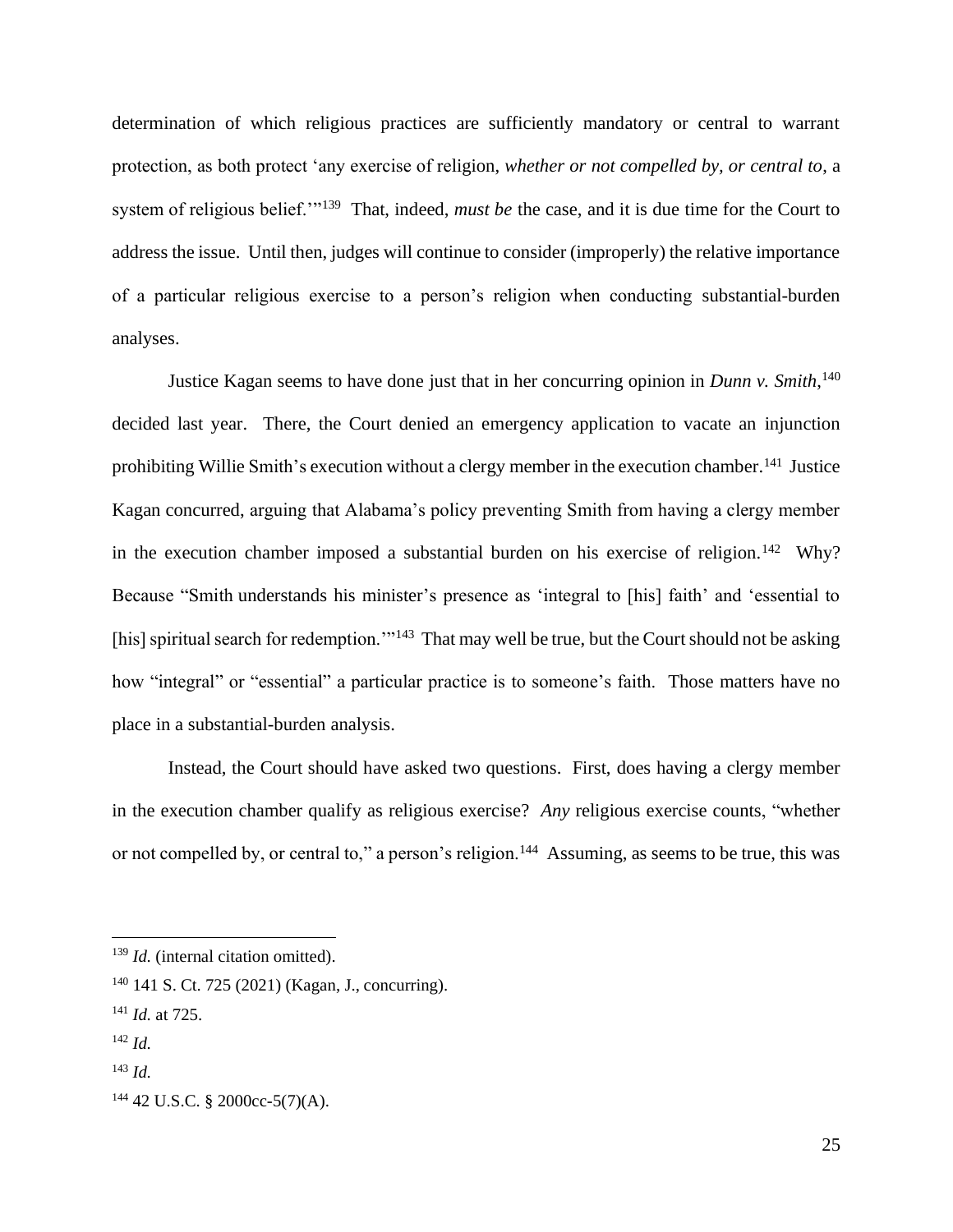a religious exercise, the Court should have moved to the second question: does the policy substantially burden that particular religious exercise? The answer here must be yes. Smith was forbidden from having a clergy member in the execution chamber. It was *impossible*, not just significantly difficult, for him to carry out the religious practice.<sup>145</sup>

Justice Kagan's reasoning in *Dunn* is similar to the reasoning some circuits employed before the 2000 amendments to RFRA's definition of religious exercise. The Tenth and Ninth Circuits, for instance, applied *religious*-substantiality tests in pre-2000 RFRA cases. These tests directed courts to consider whether the practice at issue in a given RFRA case was compelled by, or central to, the religious adherent's religion. Take, for example, *Werner v. McCotter*, <sup>146</sup> a Tenth Circuit case decided before *City of Boerne v. Flores*. <sup>147</sup> Concluding that access to a sweat lodge and possession of a medicine bag may be sufficiently central to a Native American prisoner's religion to trigger RFRA's protections,<sup>148</sup> the Tenth Circuit wrote: "To exceed the 'substantial burden' threshold, government regulation must significantly inhibit or constrain conduct or expression that manifests some central tenet of a prisoner's individual beliefs . . . or [among other things] must deny a prisoner reasonable opportunities to engage in those activities that are fundamental to a prisoner's religion."<sup>149</sup>

<sup>&</sup>lt;sup>145</sup> Of course, that still leaves the question whether the state satisfied strict scrutiny. It may well have. Justice Kagan thought not. *See Dunn*, 141 S. Ct. at 725. Justice Kavanaugh, joined by Chief Justice Roberts, disagreed: "Because the State's policy . . . serves the State's compelling interests in ensuring the safety, security, and solemnity of the execution room, I would have granted the State's application to vacate the injunction." *Id.* at 726 (Kavanaugh, J., dissenting from denial of application to vacate injunction).

<sup>146</sup> 49 F.3d 1476 (10th Cir. 1995).

<sup>147</sup> 521 U.S. 507 (1997); *see supra* note 26 and accompanying text.

<sup>148</sup> 49 F.3d at 1481.

<sup>149</sup> *Id.* at 1480.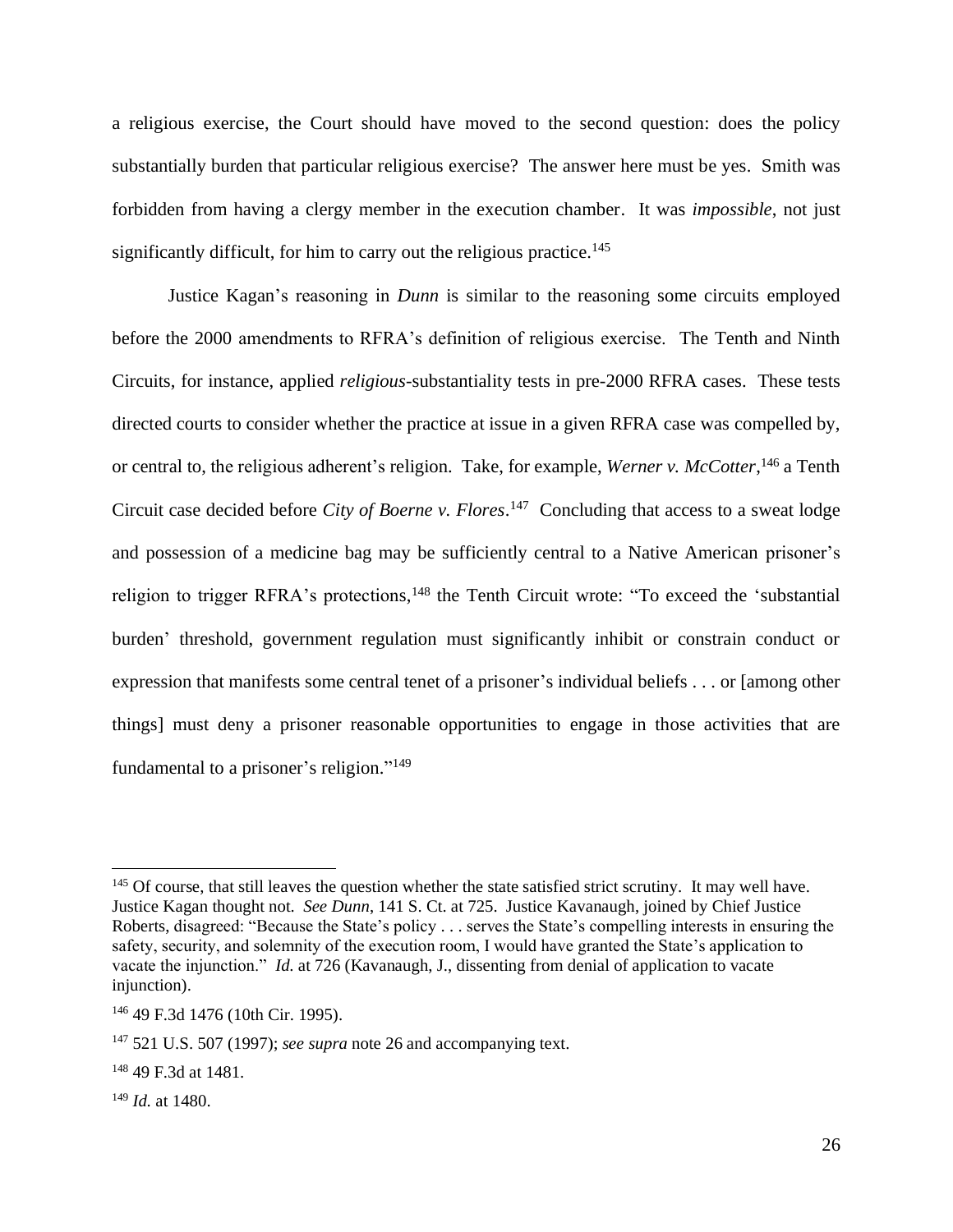Thus, in *Werner*, the test the Tenth Circuit applied required it to consider how central (or fundamental) the religious act was to a person's religion. But RFRA's new definition of religious exercise bars courts from doing so.<sup>150</sup> The question of whether a religious act is central (or fundamental) to a person's religion has no place in a substantial-burden analysis.

Similarly, the Ninth Circuit in *Bryant v. Gomez* considered whether a prisoner's religion compelled the particular religious exercise he alleged the prison substantially burdened. <sup>151</sup> The Ninth Circuit applied a test requiring it to determine whether the plaintiff's religion mandated the conduct in question.<sup>152</sup> To establish a substantial burden under RFRA, wrote the court, the religious adherent must "prove that a governmental [action] burdens the adherent's practice of his or her religion . . . by preventing him or her from engaging in conduct or having a religious experience which the faith mandates."<sup>153</sup> And the prisoner in *Bryant* failed to prove that his Pentecostal religion mandated certain practices he sued the prison for failing to provide.<sup>154</sup> The prison's policies therefore did not substantially burden the prisoner's religious exercise, and he was not entitled to relief.<sup>155</sup>

Thus, in *Bryant*, the Ninth Circuit considered whether a religious adherent's religion compelled the acts alleged to be substantially burdened. But RFRA's new definition of religious exercise bars courts from doing so.<sup>156</sup> The question of whether a religious act is compelled by a person's religion has no place in a substantial-burden analysis.

 $150$  42 U.S.C. § 2000cc-5(7)(A).

<sup>151</sup> 46 F.3d 948, 948 (9th Cir. 1995) (per curiam).

<sup>152</sup> *Id.* at 949.

<sup>&</sup>lt;sup>153</sup> *Id.* (alterations in the original).

<sup>154</sup> *Id.* at 949–50.

<sup>155</sup> *Id.*

 $156$  42 U.S.C. § 2000cc-5(7)(A).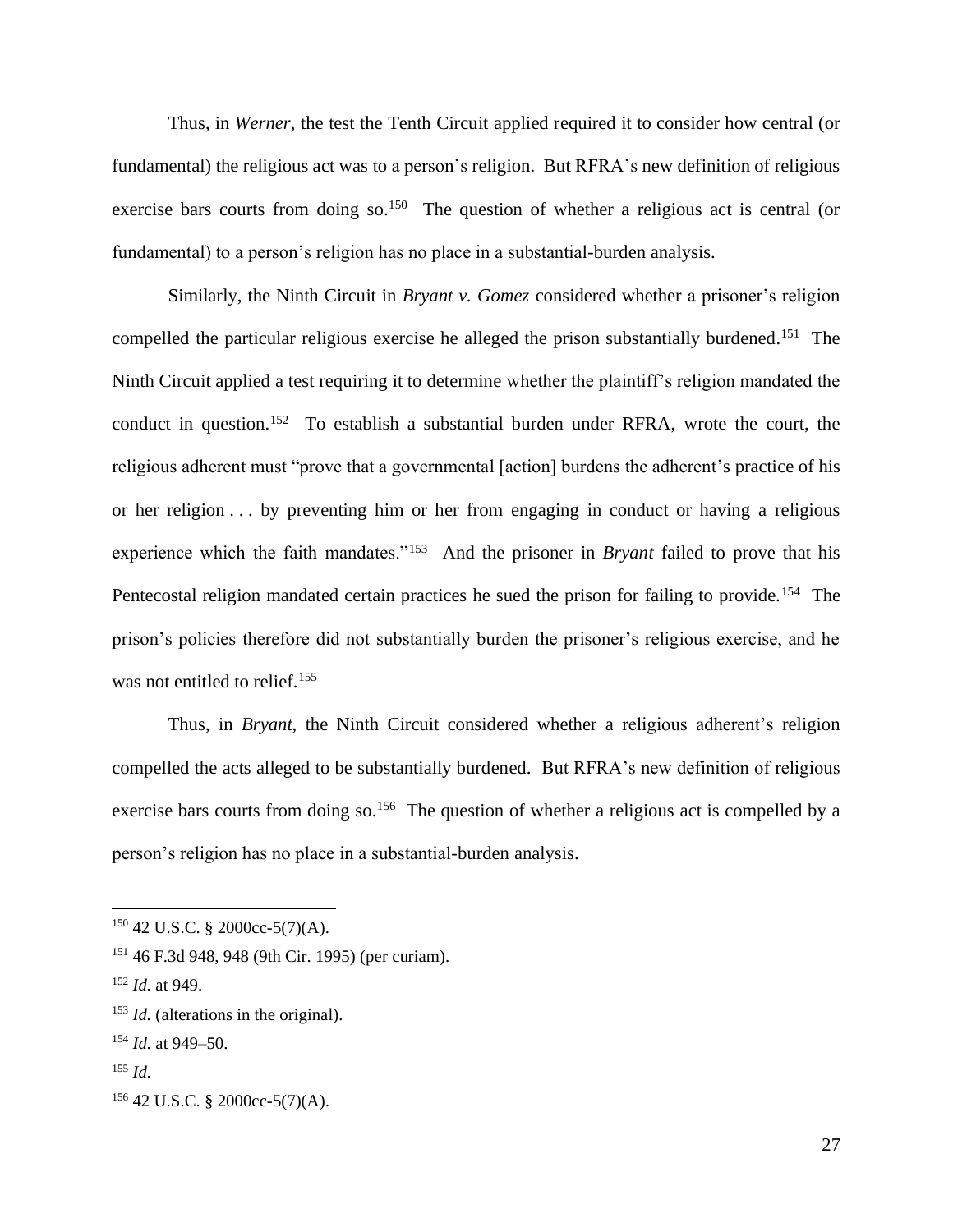And yet, despite RFRA's clear break from cases like *Werner* and *Bryant* with the 2000 amendments, some scholars continue to argue that RFRA requires a centrality inquiry. Take, for example, Professor DeGirolami, who argues that RFRA's current text requires courts to measure the substantiality of a burden on religious exercise "against the 'system of religious belief' of which the religious exercise at issue forms a part."<sup>157</sup> "[A] burden on religious exercise," he writes, "is substantial if it interferes in a significant, important, or central way with the claimant's religious system."<sup>158</sup> But, again, this must be wrong. RFRA's text forecloses inquiries into the significance, importance, or centrality of a religious practice.<sup>159</sup> The statute protects *any* exercise of religion, *regardless* of its place in the person's "system of religious belief."<sup>160</sup>

Granted, Professor DeGirolami rightly recognizes that, by inquiring into centrality (as he argues courts must do), courts risk entangling themselves in theological matters they should not be entangled in.<sup>161</sup> To address this problem, he argues that "[c]ourts surely ought to defer to claimants' understandings of their system of religious belief" and (by implication) the importance of certain practices within their system of belief.<sup>162</sup> Recognizing the same problem, Professor Gedicks argues that courts should apply neutral principles of law, like common law tort principles, when conducting a substantial-burden analysis (i.e., one that includes inquiring into religious costs).<sup>163</sup> These are fine ways to help courts avoid resolving theological questions, but they are

<sup>157</sup> DeGirolami, *supra* note 48, at 21.

<sup>158</sup> *Id.*

 $159$  42 U.S.C. § 2000cc-5(7)(A).

<sup>160</sup> *Id.*

<sup>161</sup> DeGirolami, *supra* note 48, at 21.

<sup>162</sup> *Id.*

<sup>&</sup>lt;sup>163</sup> Gedicks, *supra* note 56, at 131. Gedicks argues that the "substantial burden element requires both a substantial religious cost for obeying a religiously burdensome law and a substantial secular cost for disobeying the law." *Id.* at 114. This Note, as should be clear, disagrees.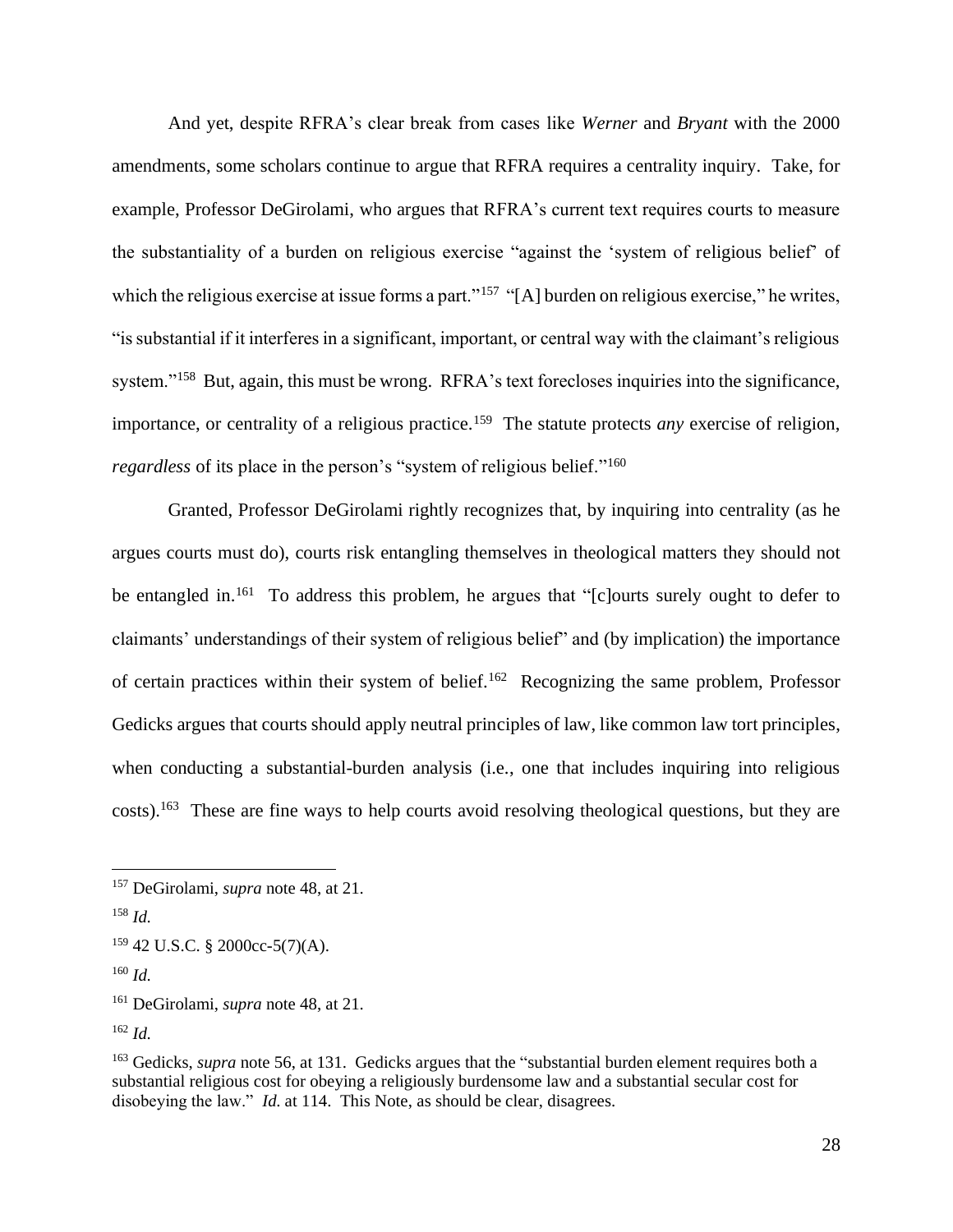unnecessary. Courts should not ask the underlying question about religious costs at all. Given RFRA's definition of "religious exercise," the focus of the substantial-burden requirement should be secular costs alone.

For the same reason, this Note takes issue with part of the framework for analyzing substantial burdens Gabrielle M. Girgis proposed in a recent article.<sup>164</sup> Her framework requires courts to ask two questions. First, is this the kind of religious exercise that can be substantially burdened? And second, does the law impact the person's religious exercise in a way that substantially burdens it? $165$ 

Girgis's formulation of the first step is problematic. She suggests that only two kinds of religious exercise can be substantially burdened: (1) religious obligations and (2) a broader category of "non-mandatory but protected religious conduct" she calls "exercises of religious autonomy."<sup>166</sup> The second group includes "decisions that religion has a natural tendency to motivate, direct, or organize in the lives of religious believers," and implicates things like a religious adherent's education, profession, and relationships.<sup>167</sup> Only *substantial* exercises of religious autonomy, she suggests, fall into this second group of religious exercise that can be substantially burdened.<sup>168</sup>

<sup>164</sup> Gabrielle M. Girgis, *What is a "Substantial Burden" on Religion Under RFRA and the First Amendment?*, 97 WASH. U. L. REV. 1755, 1765 (2020).

<sup>165</sup> *Id.*

<sup>166</sup> *Id.* at 1767, 1768.

<sup>167</sup> *Id.* at 1768, 1769.

<sup>168</sup> *Id.* at 1770–71.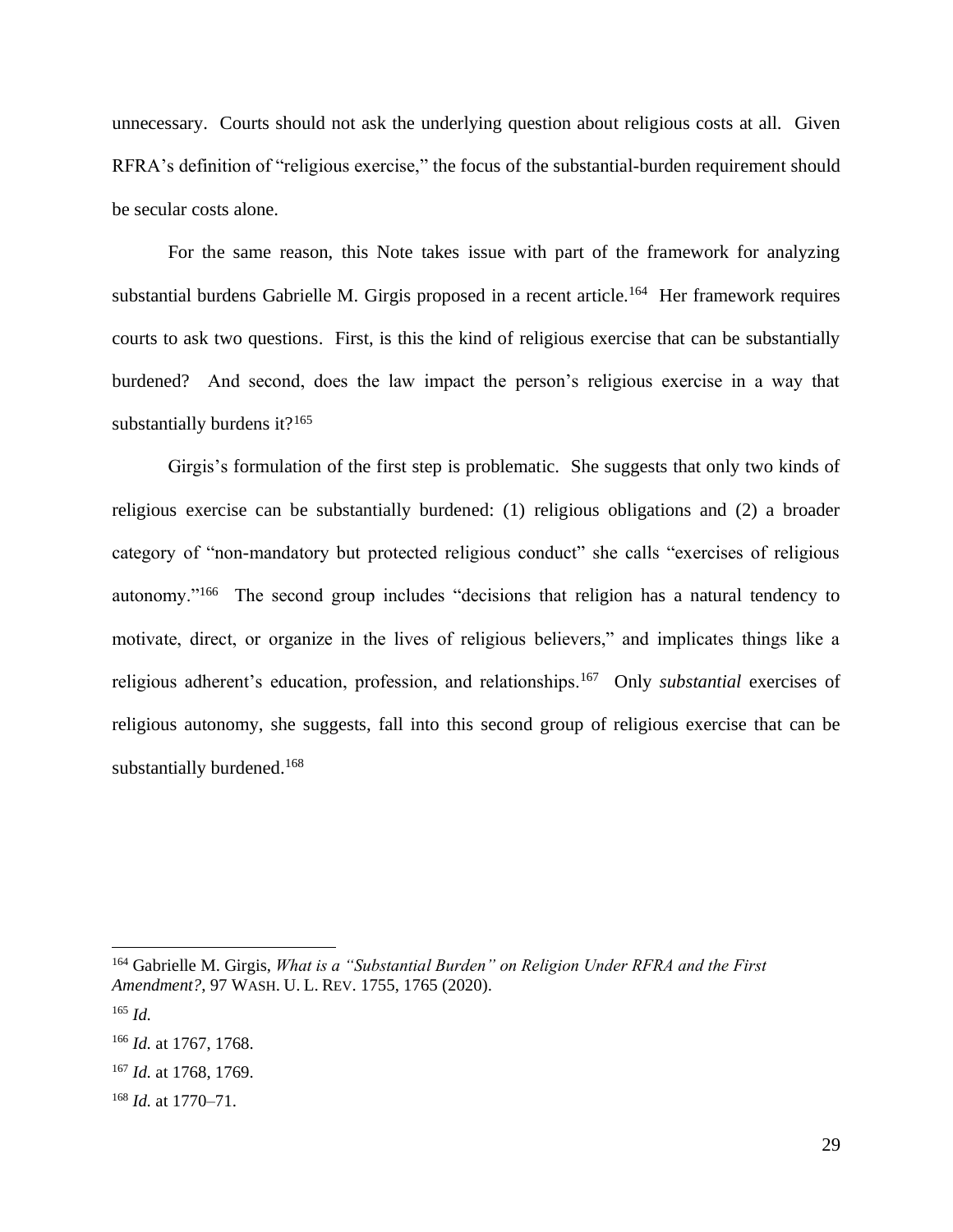Under RFRA, <sup>169</sup> however, *all kinds* of religious exercise can be substantially burdened. Narrowing the reach of the substantial-burden test to only two kinds of religious exercise is unnecessary and contrary to the text. Yes, questions remain about what qualifies as religious exercise under RFRA. And we can perhaps use Girgis's second category, encompassing substantial exercises of religious autonomy, to determine whether something is or is not religious exercise.<sup>170</sup> But the point remains: anything that qualifies as religious exercise is eligible for a substantial-burden analysis.

# *B. Secular Costs (Secular Substantiality)*

Judges and scholars have proposed other approaches to determining whether a law substantially burdens religious exercise. This subpart considers four of them.<sup>171</sup> These approaches focus on the secular costs of complying with the law. In general, they do not run afoul of RFRA's bar on inquiring into the centrality of religious beliefs. Nor do they, taken alone, invite judges to consider the religious costs of complying with a challenged law. To be sure, not all the approaches are satisfactory if treated as the only way to determine whether a law substantially burdens a person's religious exercise, and some (especially the pressure test) are troubling if they are paired with a centrality inquiry.

#### *1. Punitive (Criminal) Laws*

<sup>&</sup>lt;sup>169</sup> To be fair, Girgis's article is not narrowly focused on RFRA. She is also anticipating a world without *Smith* and giving guidance to courts on how to apply a (constitutionally grounded) substantial-burden test in that world.

<sup>170</sup> Her second category is similar to some mini-RFRAs' definitions of religious exercise. *See, e.g.*, TEX. CIV. PRAC. & REM. CODE ANN. § 110.001(a)(1) (2021) ("'Free exercise of religion' means an act or refusal to act that is substantially motivated by sincere religious belief."); N.M. STAT. ANN. § 28-22-2 (2021) (same).

<sup>171</sup> *See infra* sections III.B.1–III.B.4.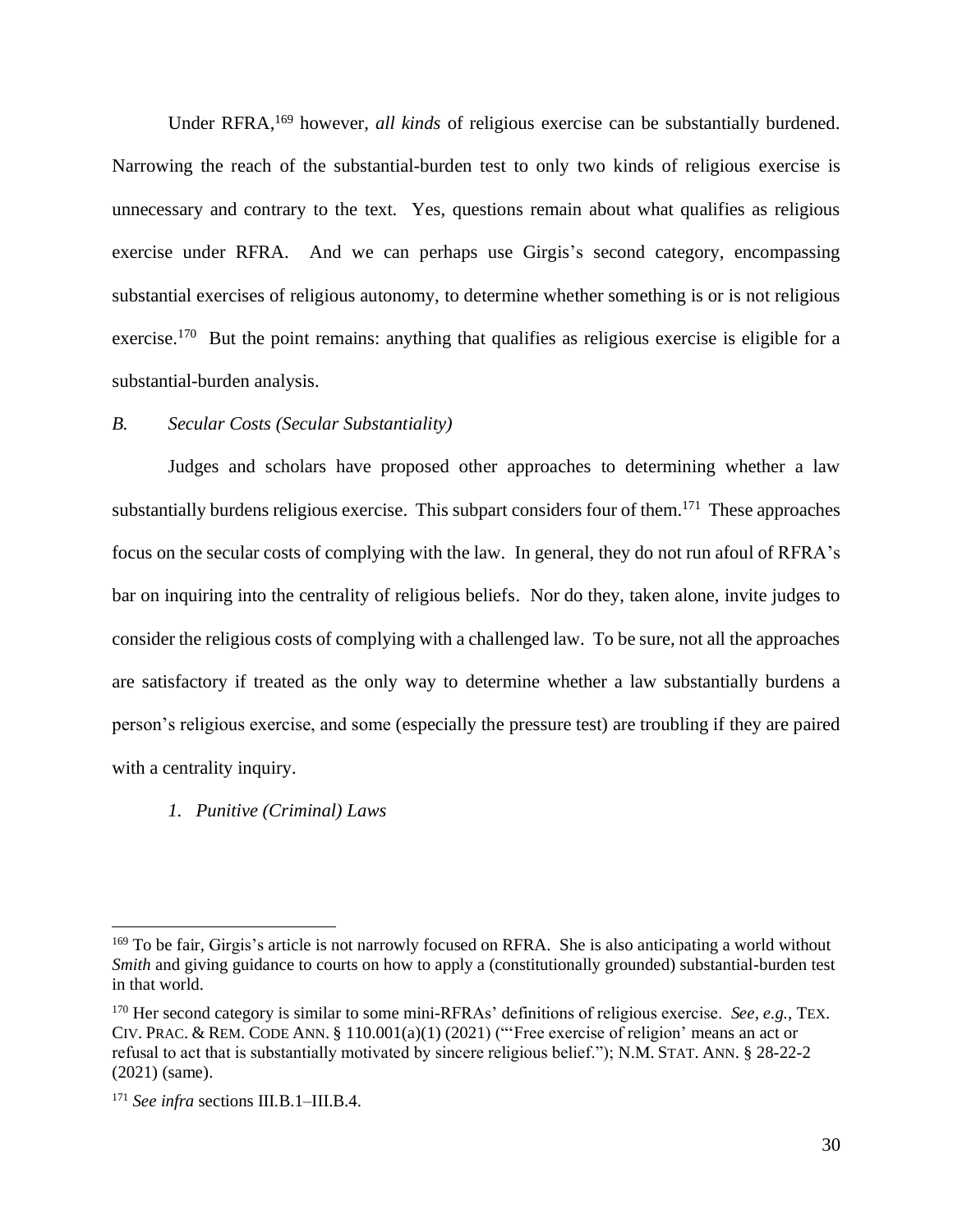The most obvious substantial burden a law could impose on a religious adherent is a criminal penalty for religious exercise. Putting a religious adherent to the choice between exercising his religion and being convicted of a felony or misdemeanor will almost always substantially burden the particular exercise of religion—it is pure coercion. All the more so because most exercises of religion are not one-off acts but rather should be regularly repeated.

The law prohibiting peyote use in *Smith* would fall into this category. 172 Violating such a law would be a felony offense, carrying significant prison time.<sup>173</sup> In addition, the law prohibiting bigamy at issue in *Reynolds v. United States*<sup>174</sup> would, by today's standard, substantially burden the particular religious practice, namely, bigamy.<sup>175</sup> Remember, though, that a religious exemption from such a law is not a sure thing. The government may well be able to establish that it has a compelling government interest in uniformly enforcing these laws. It would be difficult, for example, to overcome Chief Justice Waite's formulation of the government's compelling interest (to use today's terms) in prohibiting bigamy.<sup>176</sup>

The more difficult question is whether criminal laws that carry minimal criminal penalties can substantially burden religious exercise. The Amish parents in *Yoder* had to pay a \$5 fine (roughly \$30 today) for refusing to send their kids to public school. <sup>177</sup> Would that be substantial enough under RFRA? This Note suggests it would be, since the criminal arm of the state would

<sup>172</sup> Emp. Div., Dep't of Hum. Res. of Or. v. Smith, 494 U.S. 872 (1990).

<sup>173</sup> *Id.* at 874.

<sup>174</sup> 98 U.S. 145, 146 (1878).

<sup>&</sup>lt;sup>175</sup> *Id.* (reprinting the Utah Territory bigamy statute, violation of which carried a maximum punishment of a \$500 fine and five years' imprisonment).

<sup>&</sup>lt;sup>176</sup> See id. at 164–68 (suggesting, among other things, that polygamy is subversive to civil order and that evil consequences flow from plural marriages).

<sup>177</sup> 406 U.S. 205, 207–08 (1972).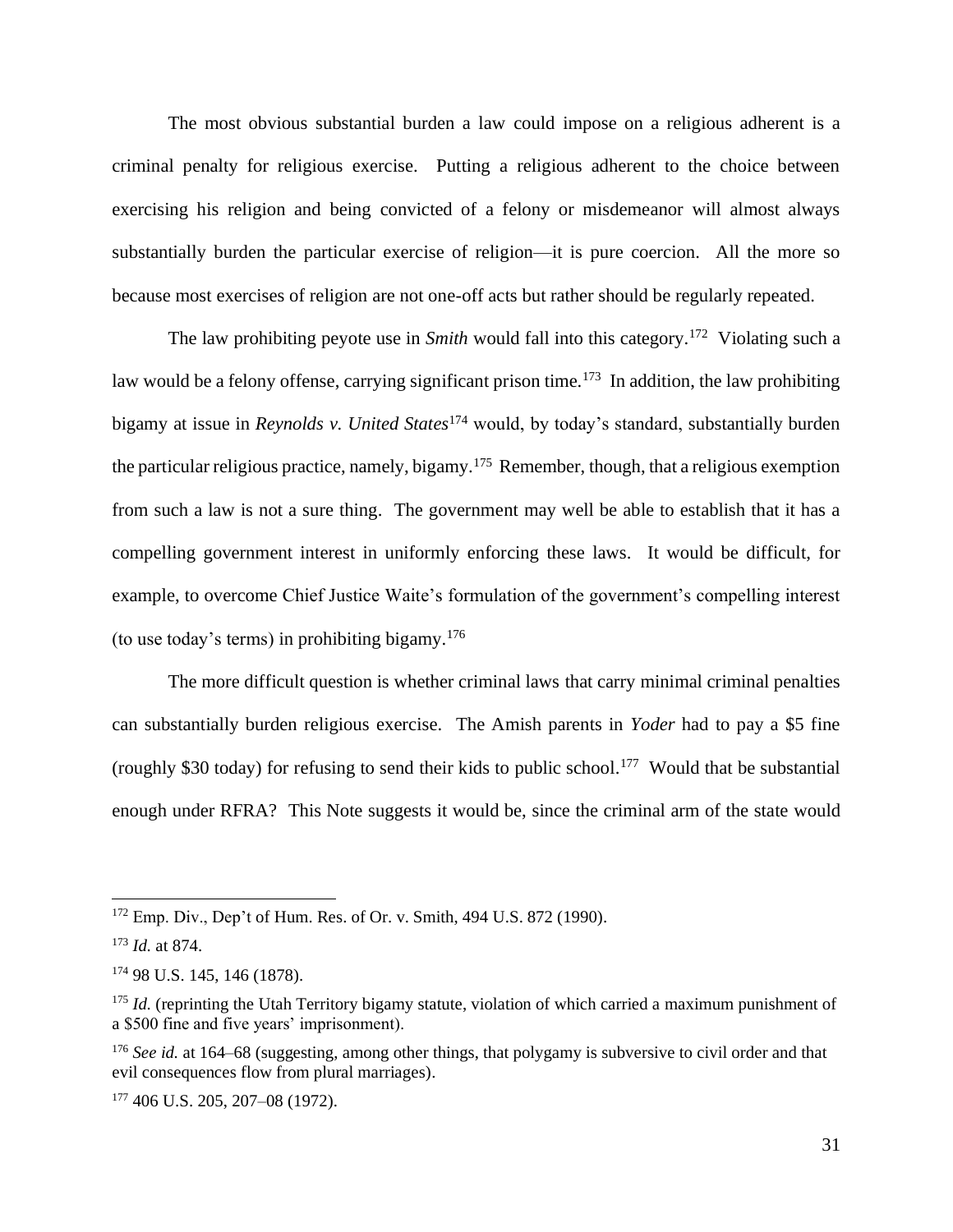be levied against religious adherents who choose to exercise their religion.<sup>178</sup> And *Yoder* itself supports the idea that even minimal criminal penalties, like the \$5 fine, qualify as substantial. After all, one of RFRA's purposes was to "restore the compelling interest test as set forth in *Sherbert v. Verner* and *Wisconsin v. Yoder* and to guarantee its application in all cases where free exercise of religion is substantially burdened."<sup>179</sup>

# *2. Civil Penalties*

In a similar vein, Professor Helfand argues that courts should consider whether engaging in a religious practice will result in civil penalties and how high those penalties are.<sup>180</sup> A steep penalty for engaging in a religious practice would qualify as a substantial burden, whereas a less steep penalty would not.<sup>181</sup> As with the previous test, the focus here is the penalty, not the religious practice. The civil-penalty test would therefore protect all religious practices equally, regardless of their centrality. But laws might burden religious practices differently, imposing high penalties for engaging in certain practices but lower penalties for engaging in others. Only those practices the law substantially penalizes would be eligible for a RFRA exemption.<sup>182</sup>

This approach has two benefits. First, as mentioned, it keeps courts from inquiring into the centrality of religious beliefs. Second, it is a straightforward test.

But the approach has drawbacks, too. For starters, considering only the magnitude of civil (or criminal) penalties leaves out many other possible substantial burdens. The government has a

<sup>&</sup>lt;sup>178</sup> Choosing between being a criminal and following a religion's requirements or recommendations should be hard for any law-abiding citizen to bear.

<sup>179</sup> 42 U.S.C. § 2000bb(b)(1) (italics added) (internal citations omitted). *Cf.* Burwell v. Hobby Lobby Stores, Inc., 573 U.S. 682, 717 (2014).

<sup>180</sup> Michael A. Helfand, *The Substantial Burden Puzzle*, 2016 U. ILL. L. REV. 1, 4–5.

<sup>181</sup> *Id.*

<sup>182</sup> *Id.* at 6.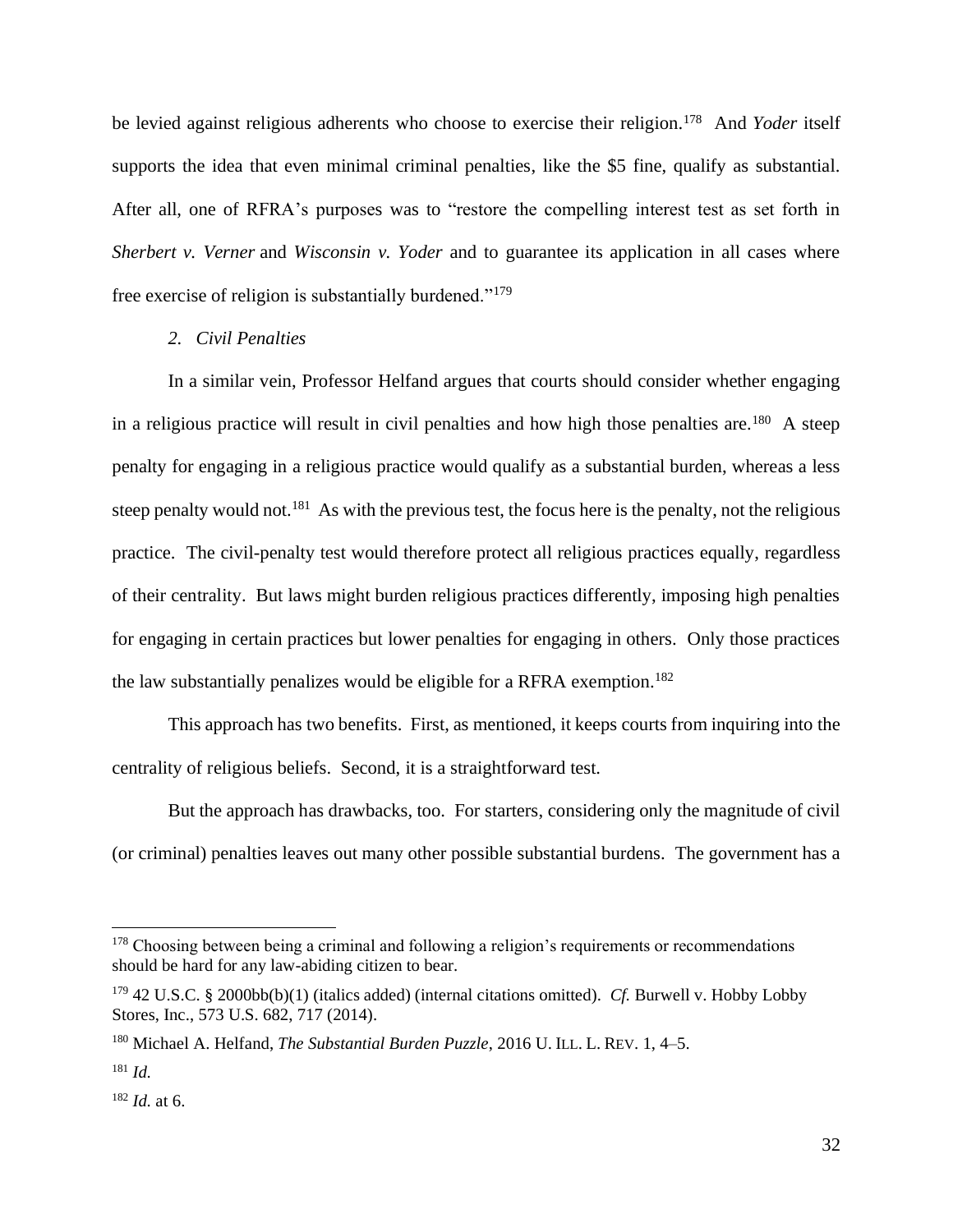number of tools at its disposal to pressure or prevent people from exercising their religion. The next two sections consider these other types of substantial burdens.<sup>183</sup> Suffice it to say here that considering the magnitude of the penalties for refusing to comply with the law is inadequate if taken as the only test for determining whether a law substantially burdens a religious exercise.

In addition, this approach could raise line-drawing problems. Some scholars worry that all civil penalties Congress imposes would count as substantial under Helfand's approach. For example, Professor Gedicks notes that "[i]t seems unlikely Congress or a state legislature would attempt to shape or control general public behavior by laws that may be safely ignored because violations carries trivial sanctions."<sup>184</sup> He doubts that religiously burdensome laws carrying insignificant penalties exist.<sup>185</sup> The result (absent a centrality inquiry) would be that all laws that burden religious exercise by subjecting it to some sort of penalty would count as substantial burdens.<sup>186</sup> And he cannot bear that notion.<sup>187</sup>

On the other hand, RFRA invites an individualized inquiry into whether a law substantially burdens *a person's* free exercise. Might, then, a given civil penalty burden a low-income religious adherent more than a middle- or high-income one? Professor DeGirolami raises this issue in the context of *Hobby Lobby*.<sup>188</sup> He suggests that for an immensely wealthy family (like the Greens) or a profitable business (like Hobby Lobby), paying \$26 million a year (the penalty if Hobby Lobby had dropped insurance coverage and left their employees to buy insurance on an exchange)

<sup>183</sup> *See infra* sections III.B.3–III.B.4.

<sup>&</sup>lt;sup>184</sup> Gedicks, supra note 56, at 114.

<sup>185</sup> *Id.*

<sup>186</sup> *Id.*

<sup>187</sup> *Id.*; *see also* Abner S. Greene, *Religious Freedom and (Other) Civil Liberties: Is There a Middle Ground?*, 9 HARV. L. & POL'Y REV. 161, 181 (2015) ("[I]t cannot be the case that the amount of the penalty or tax determines what constitutes a substantial burden on religious exercise.").

<sup>188</sup> DeGirolami, *supra* note 48, at 24–25.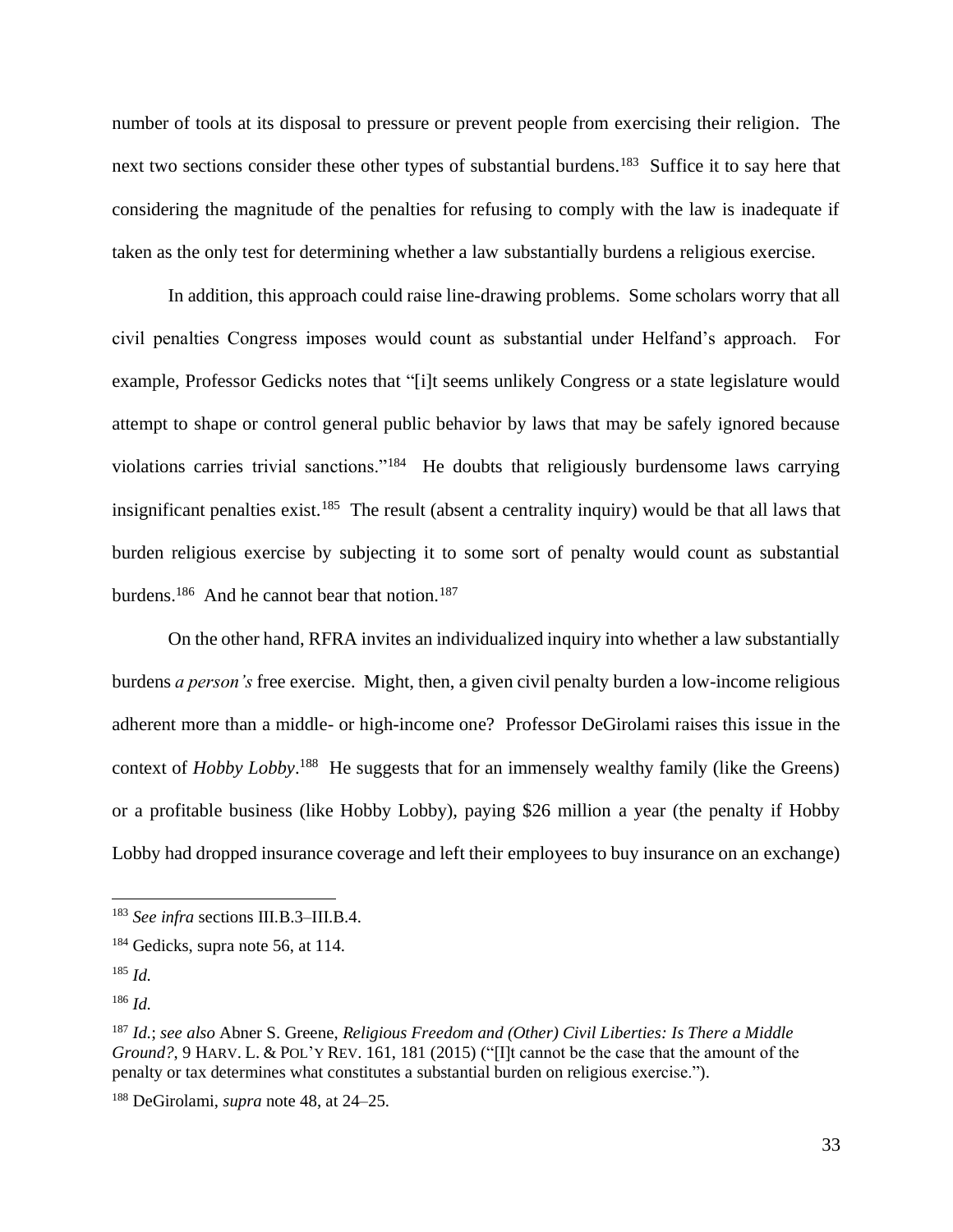might not rise to the level of a substantial burden.<sup>189</sup> To that, we can respond by quoting Justice Alito: "These sums are surely substantial."<sup>190</sup> That is true regardless of who would have to pay them.

Finally, emphasizing the limits of the civil-penalty approach, Girgis offers a helpful hypothetical on communion wine.<sup>191</sup> In the hypothetical, the U.S. government bans consumption of Bordeaux; one-million dollars is the fine for non-compliance.<sup>192</sup> The question is whether this would qualify as a substantial burden on Catholics, who need some sort of red wine, though not Bordeaux in particular, for communion.<sup>193</sup> Girgis argues that it would qualify as a substantial burden under Helfand's formulation of the civil-penalty test; after all, one-million dollars is a substantial sum. 194

Girgis's conclusion seems to be wrong, and it highlights the importance of framing "religious exercise" properly. The religious exercise at issue in the hypothetical is drinking *any type* of red wine for communion, not drinking Bordeaux specifically. A million-dollar fine for drinking Bordeaux thus would not substantially burden the religious exercise at issue, assuming other types of red wine are available. The fine would hardly make it more difficult for Catholics to carry out communion. Of course, if a group of Catholics insisted (based on sincerely held religious beliefs) on drinking Bordeaux, the law *would* substantially burden their religious exercise. But that is not the case here. The religious exercise could be satisfied by other means,

<sup>194</sup> *Id.*

<sup>189</sup> *Id.* at 25.

<sup>190</sup> Burwell v. Hobby Lobby Stores, Inc., 573 U.S. 682, 720 (2014).

<sup>191</sup> Girgis, *supra* note 164, at 1766.

 $192$  *Id.* 

<sup>193</sup> *Id.*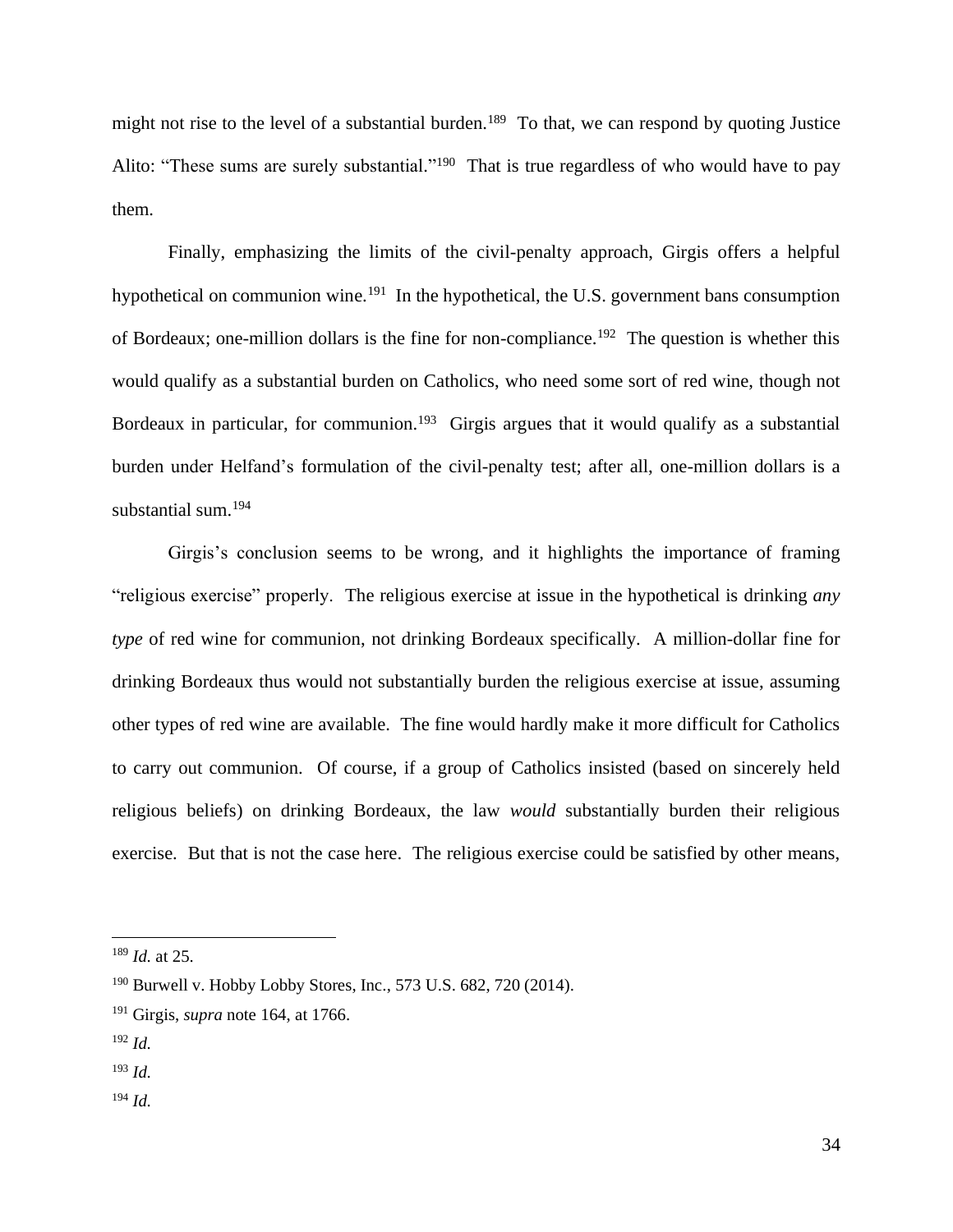without having to pay a million-dollar fine. Whether there are reasonable alternatives therefore seems to matter a good deal for purposes of a substantial-burden analysis.

The civil-penalty approach thus has many shortcomings. It is partly for that reason this Note has argued that the driving question should be whether the government has made it significantly more difficult for a person to carry out (or avoid carrying out) a particular religious act (or an act forbidden or discouraged by the person's religion). Incurring a financial penalty for engaging in a particular religious exercise will often meet this standard. Having to choose between paying large sums of money to the government and abiding by one's religion is a difficult choice to make, including for wealthy individuals and for-profit businesses.

# *3. Substantial Pressure*

Next is the broader pressure test, which encompasses, but extends beyond, the two tests mentioned above. *Sherbert v. Verner* originated this type of test, though it has many iterations.<sup>195</sup> Ms. Sherbert was not subject to any civil fine for not working on Saturdays.<sup>196</sup> Her burden was of a different nature: she had to choose between observing the Sabbath (in which case she could neither work nor receive unemployment benefits) or abandoning the Sabbath to find work. <sup>197</sup> This choice put substantial pressure on her to abandon her practice of observing the Sabbath.

The pressure test captures more than situations like *Sherbert*, where a public benefit is on the line. <sup>198</sup> Forcing a person to choose between exercising his religion and suffering a criminal or

<sup>&</sup>lt;sup>195</sup> Sherbert v. Verner, 374 U.S. 398, 404 (1963).

<sup>196</sup> *Id.* at 399–402.

<sup>197</sup> *Id.* at 404.

<sup>198</sup> For a scholar's endorsement of the pressure test, see Chad Flanders, *Insubstantial Burdens*, *in* RELIGIOUS EXEMPTIONS 279 (Kevin Vallier & Michael Weber eds., 2018). As the introduction puts it, Flanders argues that plaintiffs in religious liberty cases need only "to show that that the government is doing something that pressures them to act in a way contrary to their beliefs." Kevin Vallier & Michael Weber, *Introduction*, *in* RELIGIOUS EXEMPTIONS, *supra*, at 1, 8.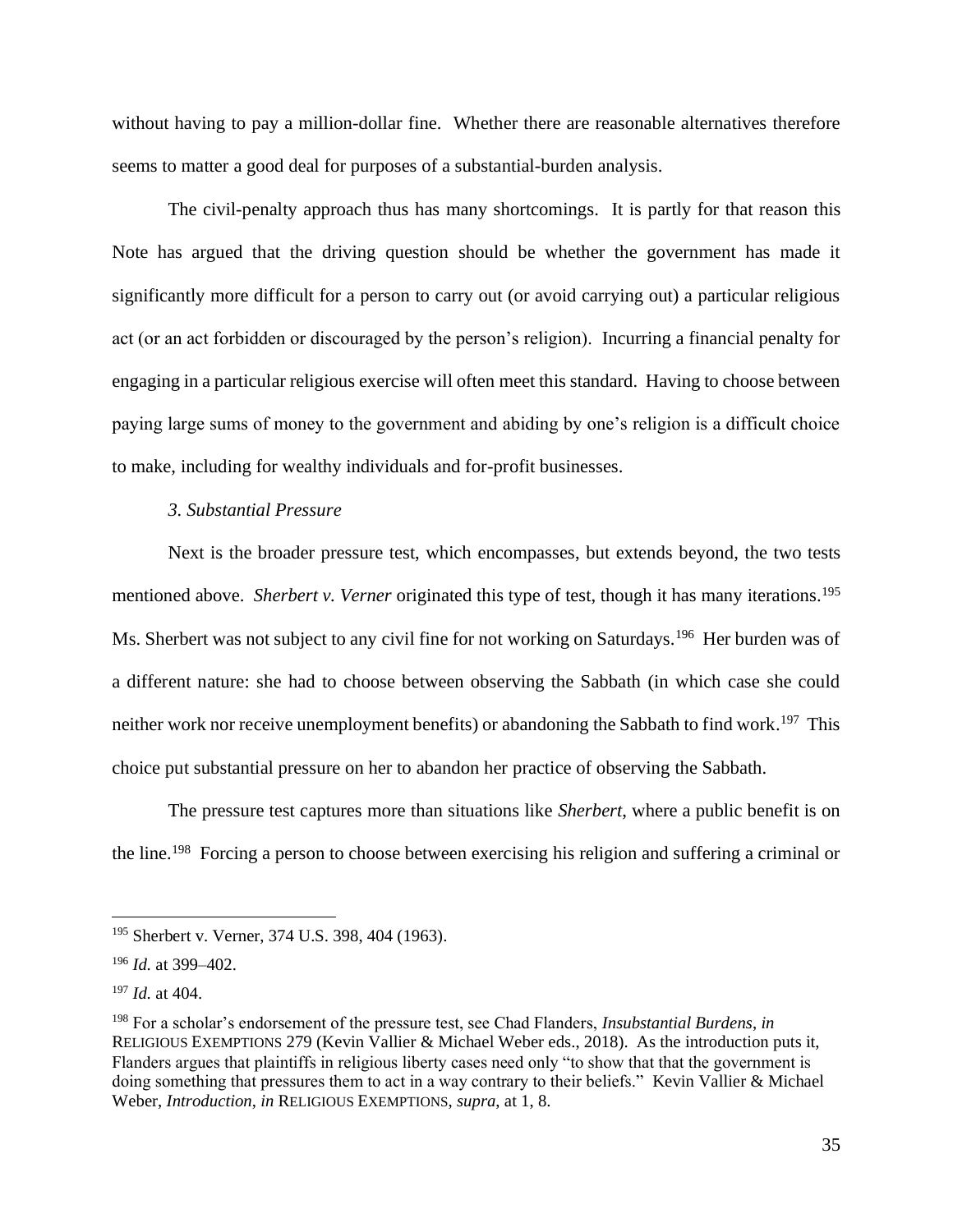civil penalty may also impose substantial pressure on his religious exercise, thus encompassing the two categories above. So too may losing some other sort of benefit or being put at a competitive disadvantage. Some, for example, think that the Pennsylvania statute in *Braunfeld v. Brown*<sup>199</sup> requiring all business to close on Sunday substantially burdened the Saturday-Sabbath-observing Jewish business owners' religious exercise. As Girgis puts it, this statute pressured "Jewish business owners into a trilemma: they must choose between giving up an exercise of substantial religious autonomy (by giving up running a business in accordance with their belief that the Sabbath falls on Saturday), a fine for non-compliance (by opening on Sunday), or surrendering their ability to run a business on equal or competitive terms (by closing on Saturday *and* Sunday)."<sup>200</sup> But the *Braunfeld* Court upheld the statute, albeit before *Sherbert* changed the Free Exercise landscape (until *Smith*).<sup>201</sup>

The substantial-pressure test is perhaps the easiest to grasp conceptually. The difficulty with it, as with other tests, lies in deciding when the pressure is significant enough to qualify as a s*ubstantial* burden. The question becomes one of magnitude, but cases like *Sherbert* can help guide courts to the right decision.

<sup>199</sup> 366 U.S. 599 (1961); *see also* Girgis, *supra* note 164, at 1772.

<sup>200</sup> Girgis, *supra* note 164, at 1772.

<sup>&</sup>lt;sup>201</sup> *Braunfeld*, 366 U.S. at 609. Explaining why it thought the statute should survive a Free Exercise challenge, the Court wrote:

<sup>[</sup>T]he statute at bar does not make unlawful any religious practices of appellants; the Sunday law simply regulates a secular activity and, as applied to appellants, operates so as to make the practice of their religious beliefs more expensive. Furthermore, the law's effect does not inconvenience all members of the Orthodox Jewish faith but only those who believe it necessary to work on Sunday. And even these are not faced with as serious a choice as forsaking their religious practices or subjecting themselves to criminal prosecution.

*Id.* at 605 (footnote omitted).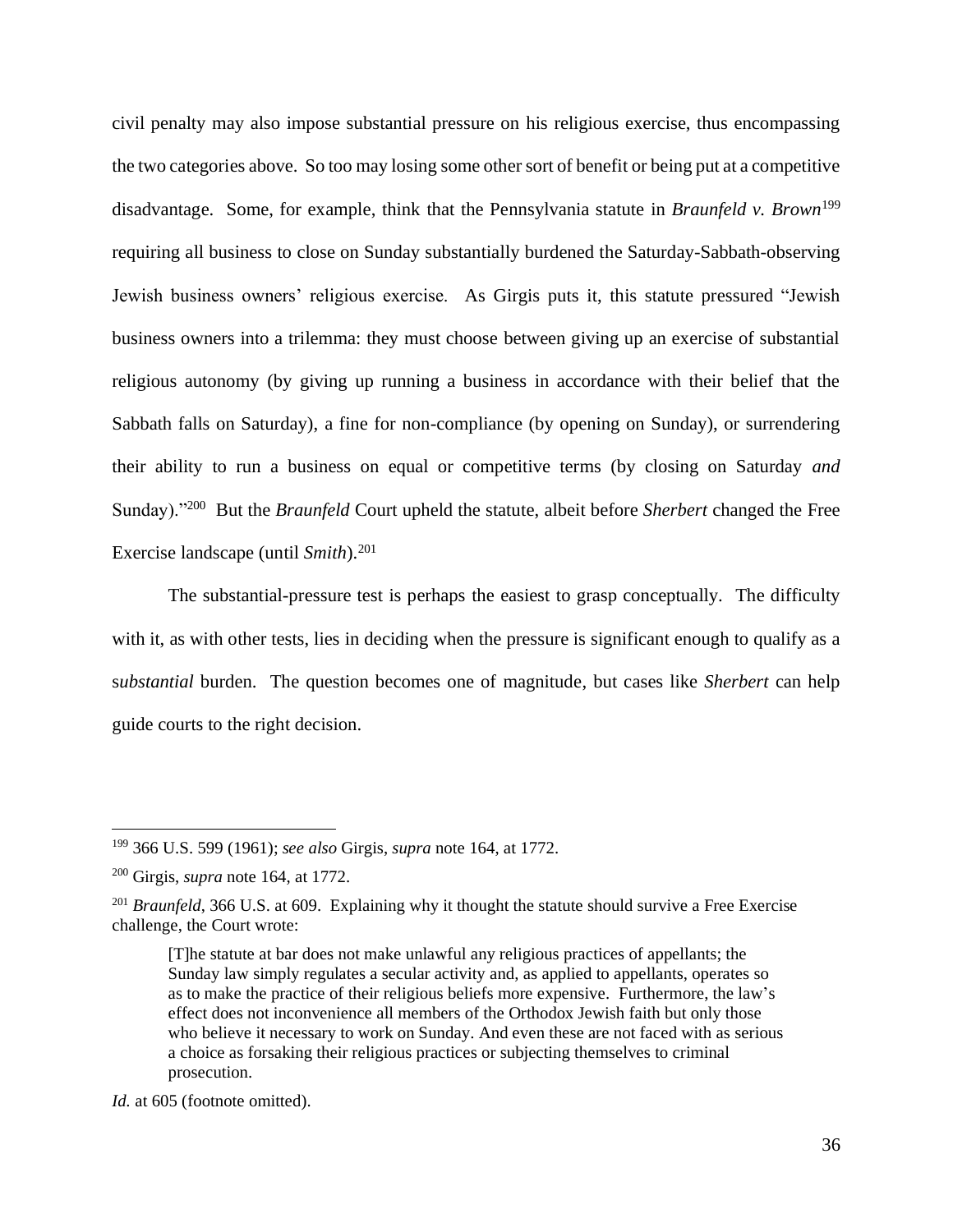Another possible difficulty arises when the pressure test is paired with a centrality inquiry. This Note has argued that judges should avoid centrality inquiries altogether. The pressure test demonstrates the importance of doing so. Imagine a court, in conducting a substantial-burden inquiry, first asks whether a religious exercise is central to (or compelled by) a person's religion, then asks whether the law pressures that person to abandon the religious exercise. Proceeding as this hypothetical court does could lead to anomalous results. As a psychological matter, a religious adherent will feel far *more pressure* to abandon a religious practice if it is *not* central to (or compelled by) their religion than he would if it is central. So a (hypothetical, whacky) court might conclude the law in question substantially burdened the adherent's religious exercise *because* the religious exercise was not central to their religion. But surely RFRA does not treat less-important religious practices more favorably than more-important ones. By avoiding a centrality inquiry altogether, no anomalies of this nature result. All religious exercises are treated equally.

#### *4. Preclusive Burdens*

This final category—preclusive burdens<sup>202</sup>—includes many types of substantial burdens that do not fit in the other three categories. These burdens arise when religious adherents *cannot* undertake their religious exercise under any circumstances because of a law or policy.<sup>203</sup> Where there is a preclusive burden, religious adherents are left choiceless—there is no option to violate the law and suffer a criminal or civil penalty, as things stand.

Though these burdens do not necessarily carry secular *costs*, the existence of a substantial burden is indisputable under the restatement offered in Part II.<sup>204</sup> They are most common in the

<sup>&</sup>lt;sup>202</sup> Girgis calls these types of burdens "preventive burdens," *see* Girgis, supra note 164, at 1774, but this Note prefers "preclusive burdens."

<sup>203</sup> *Id.*

<sup>204</sup> *See supra* section II.C.3.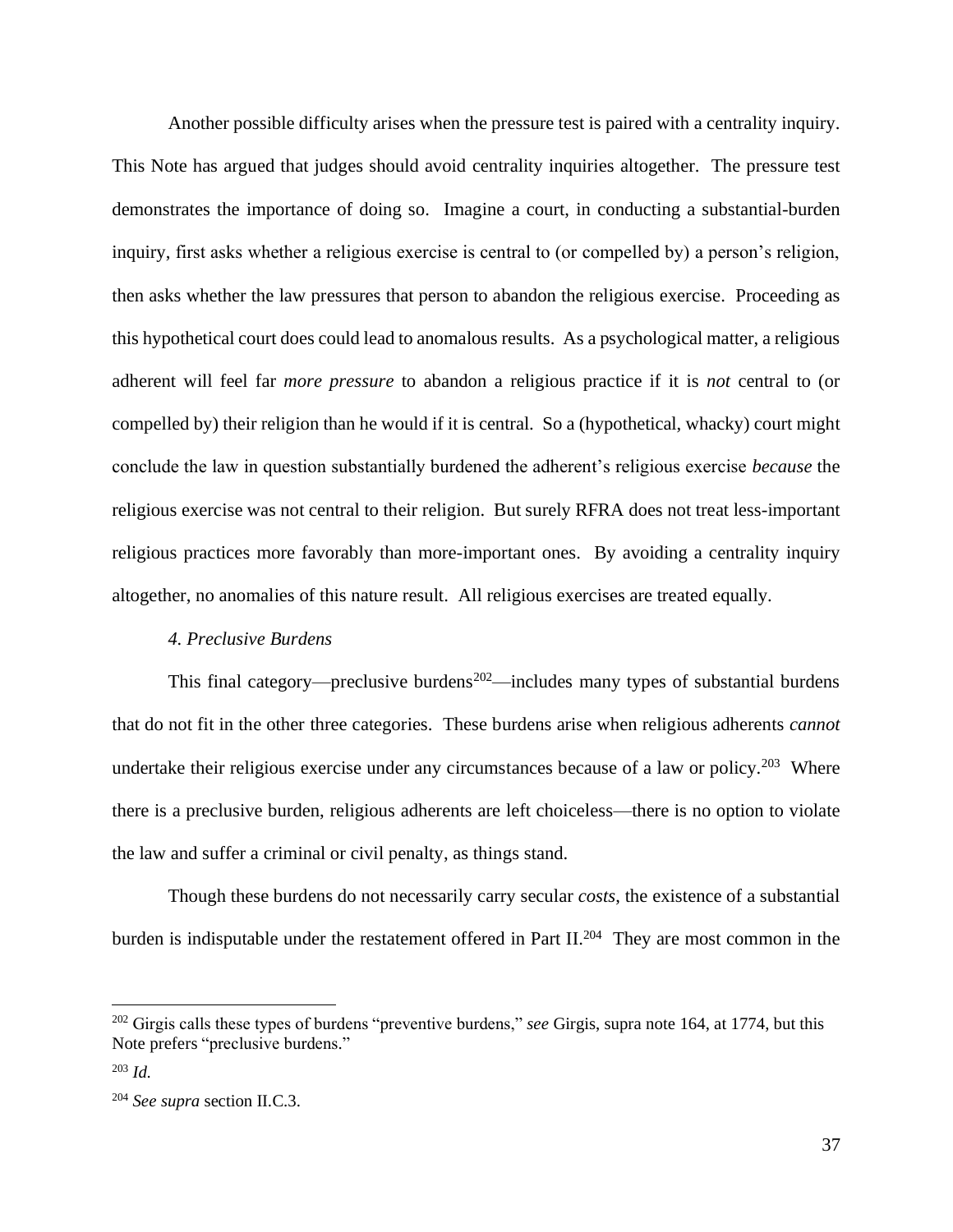RLUIPA cases. Willie Dunn, for example, could not, of his own accord, invite a clergy member into the execution chamber. In a case like *Dunn*, as well as cases concerning religious-diet accommodations, the decision-making power lies elsewhere.<sup>205</sup> Until the decision-maker changes the policy (or agrees to an accommodation), religious adherents will be precluded from engaging in the particular religious exercise.

Girgis argues that *Lyng* also falls into this category.<sup>206</sup> By destroying sacred land, she argues, the government prevented the American Indians from exercising their religion.<sup>207</sup> Professor Flanders agrees. Though he stresses the importance of the land to the American Indians in a way this Note would not (for purposes of an RFRA analysis), he captures the idea of preclusive burdens nicely: "There is no reason to think that a law burdens religion any less when it makes the exercise of religion impossible than when it compels action or inaction inconsistent with religious commitment."<sup>208</sup> Indeed, though we might need to consider how RFRA's substantial-burden requirement interacts with pre-RFRA cases like *Bowen* and *Lyng* (in which the Court concluded the government had not substantially burdened the plaintiffs' religious exercise), <sup>209</sup> *Lyng* seems to fit squarely within the definition of substantial burden this Note arrived at earlier.<sup>210</sup> Destroying the sacred land would make it significantly more difficult—impossible, really—to carry out specific religious acts associated with the land.

*C. Brief Thoughts on the Proper Test*

<sup>205</sup> *See supra* notes 141–47 and accompanying text.

<sup>206</sup> Girgis, *supra* note 164, at 1777.

<sup>207</sup> *Id.* at 1780.

<sup>208</sup> DeGirolami, *supra* note 48, at 23.

<sup>209</sup> For an early discussion on the relationship between RFRA's text and pre-RFRA cases *Bowen* and *Lyng*, see Douglas Laycock & Oliver S. Thomas, *Interpreting the Religious Freedom Restoration Act*, 73 TEXAS L. REV. 209, 228–30 (1994).

<sup>210</sup> *See supra* section II.C.3.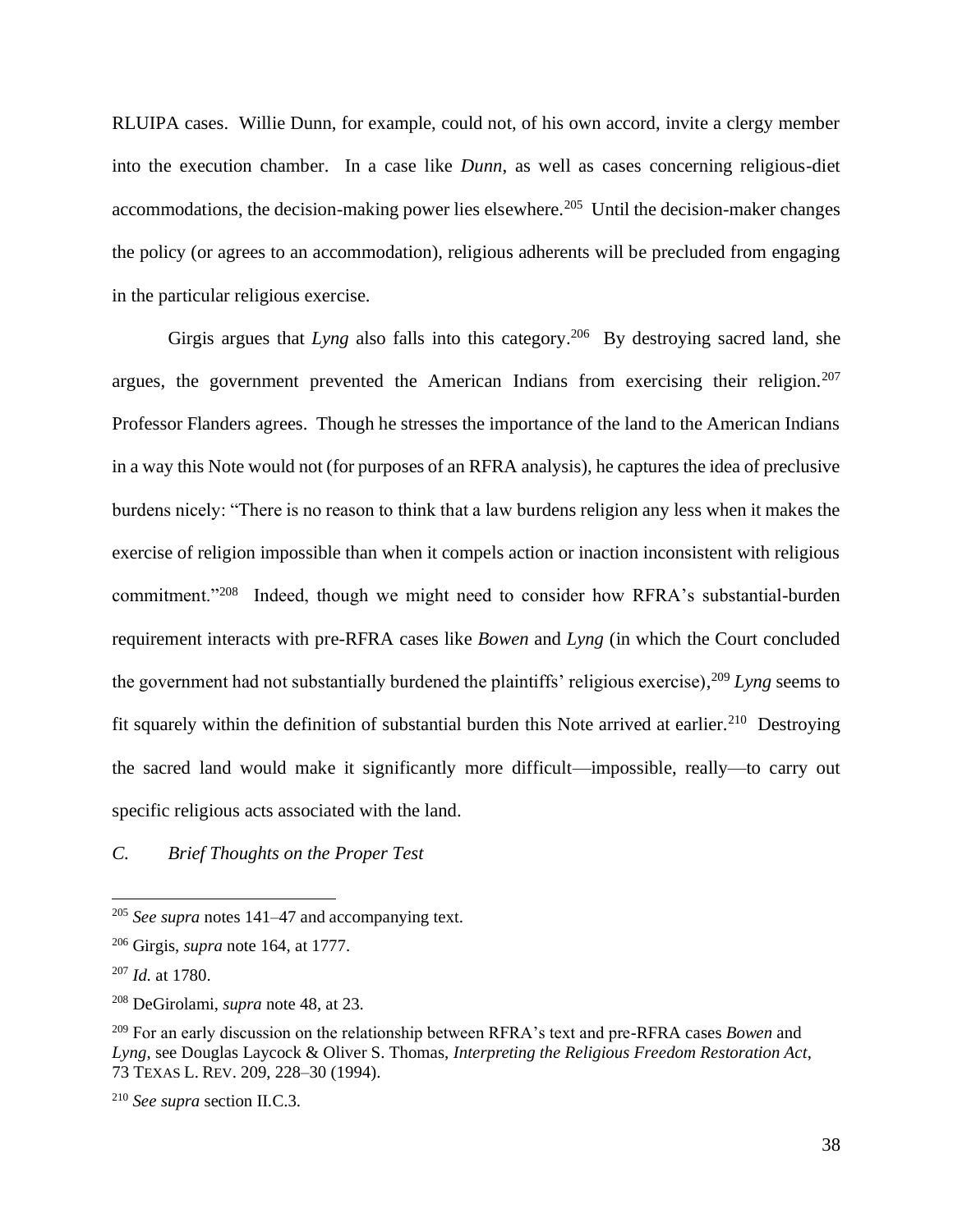In conducting a substantial-burden analysis, a court should ask two questions. The first is whether something qualifies as a religious exercise for purposes of RFRA.<sup>211</sup> The second is whether the plaintiff has met his burden<sup>212</sup> of proving that the challenged rule substantially burdens that *particular* religious exercise. But the second question should not involve any analysis of the centrality or importance of the religious exercise to the plaintiff's religion as a whole. The focus must be secular, not religious, costs. The tests from the previous subpart can help the court determine whether a rule substantially burdens the particular religious exercise.<sup>213</sup> They are not the only tests but rather helpful guides. The driving question should be whether the government has made it significantly more difficult for a person to carry out (or avoid carrying out) a particular religious act (or an act forbidden or discouraged by the person's religion).

Conducting this inquiry requires judges to *exercise their judgment*. They will have to determine whether the civil penalty or other pressure a law imposes is substantial enough. Unfortunate, perhaps, but RFRA's substantial-burden requirement admits of few bright-line rules. Could that have been part of the motivation behind Justice Scalia's decision in *Smith*? RFRA's substantial-burden test, though unique in that it is not judge-made, is susceptible to many of the same criticisms as the undue-burden test in the abortion context.<sup>214</sup>

<sup>&</sup>lt;sup>211</sup> The plaintiff must, of course, also establish that the religious exercise is grounded in a sincerely held religious belief. *Burwell*, 573 U.S. at 717 n.28 (stating that "[t]o qualify for RFRA's protection, an asserted belief must be 'sincere'"). Though sincerity is not this Note's topic, this Note does agree with Professor Helfand that doing away with the centrality inquiry may require courts to take a more active role in evaluating whether religious adherents' claims are grounded in sincerely held religious beliefs. *See* Helfand, *supra* note 180, at 9 ("[C]ourts should respond to substantial burden claims not by interrogating their theological basis, but with an increased skepticism of sincerity.").

<sup>212</sup> *See* Holt v. Hobbs, 574 U.S. 352, 362 (2015) (concluding that the "petitioner met his burden of showing that the Department's grooming policy substantially burdened his exercise of religion").

<sup>213</sup> *See supra* subpart III.B.

<sup>214</sup> *See* Planned Parenthood of Se. Pennsylvania v. Casey, 505 U.S. 833, 985 (1992) (Scalia, J., concurring in the judgment in part and dissenting in part) (criticizing the joint opinion for "call[ing] upon federal